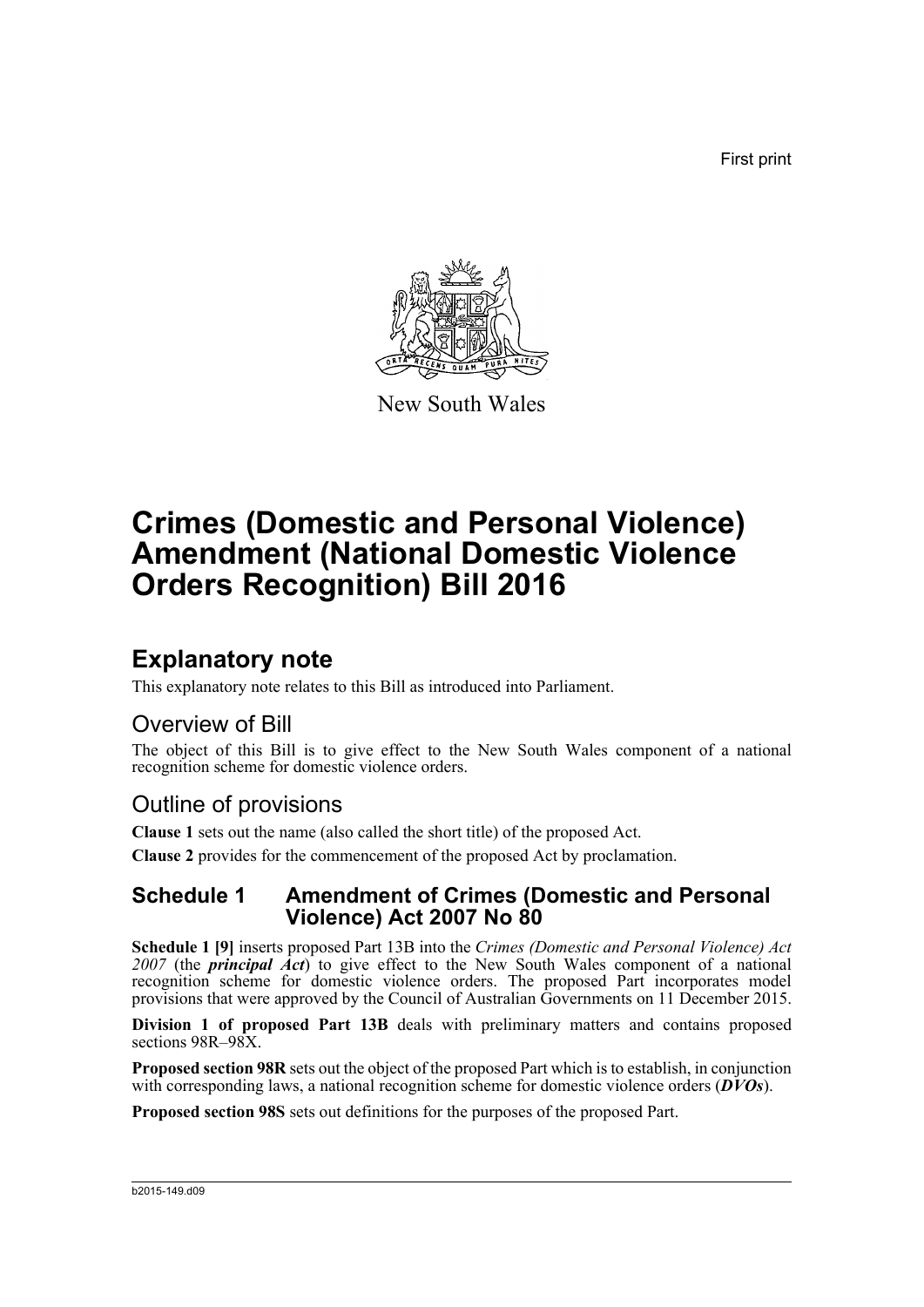**Proposed sections 98T–98V** define *local DVO*, *interstate DVO* and *registered foreign order*. A local DVO is an apprehended domestic violence order or an interim apprehended domestic violence order made under the principal Act. An interstate DVO is a domestic violence order (or an order that addresses a domestic violence concern) made under various pieces of legislation of other States and Territories. A registered foreign order means a foreign order (which at this stage only includes New Zealand DVOs) that is registered under Part 13 and was made to prevent a person acting in a manner specified in section 16 of the principal Act, or that was made under provisions similar to Part 13 in legislation of other States and Territories.

South Australia and Western Australia do not have a distinct category of domestic violence orders. Therefore to distinguish domestic violence orders from other orders for the protection of persons in those States, the definition of *interstate DVO* (when referring to orders from those States) is limited to orders that address domestic violence concerns. **Proposed section 98W** sets out when an order will be taken to address a domestic violence concern.

**Proposed section 98X** provides that a registered foreign order is taken to be made in the jurisdiction in which it is registered and is taken to have been made when it is so registered. If the registration of the order is varied or revoked, then the order is varied or revoked.

**Division 2 of proposed Part 13B** deals with the national recognition of DVOs and contains proposed sections 98Y–98ZK.

**Proposed section 98Y** sets out that *recognised DVO* means a local DVO, an interstate DVO made in a *participating jurisdiction* (being New South Wales or another jurisdiction that has enacted provisions that correspond with proposed Part 13B (a *corresponding law*)) or a foreign order that is a registered foreign order in any participating jurisdiction. **Schedule 1 [7]** removes an existing power for an interstate DVO to be registered in New South Wales as this is now no longer necessary because of proposed Part 13B.

**Proposed sections 98Z and 98ZA** set out the circumstances in which a variation to, or revocation of, a recognised DVO is recognised in New South Wales. In the case of a local DVO, the variation or revocation is recognised if it is done in accordance with the principal Act or it is done by a court in a participating jurisdiction under a corresponding law. In the case of an interstate DVO or foreign order the variation or revocation is recognised if it is done in the issuing jurisdiction under the law of that jurisdiction or it is done in a participating jurisdiction under a corresponding law. A variation to a DVO that is recognised in New South Wales is a *recognised variation*.

**Proposed section 98ZB** provides that a recognised DVO that is newer than an earlier comparable recognised DVO supersedes the earlier recognised DVO. A DVO is comparable if it is made against the same defendant and it is made for the protection of one or more of the same protected persons.

**Proposed section 98ZC** provides that proposed Part 13B does not prevent the making of a local DVO even if a recognised DVO is in force that applies to the same defendant. However, a person cannot make a provisional order against a defendant under Part 7 of the principal Act if the person is aware that a recognised DVO is in force against the defendant and that recognised DVO applies to the same protected person and was made by a court. **Schedule 1 [1] and [2]** make consequential amendments.

**Proposed section 98ZD** provides that both a recognised DVO and a recognised variation to a recognised DVO, is enforceable in New South Wales. **Schedule 1 [8]** makes a consequential amendment.

**Proposed section 98ZE** sets out the circumstances in which a defendant is taken to be properly notified about the making of a local DVO or an interstate DVO, or about the variation of a recognised DVO.

**Proposed section 98ZF** provides that a *non-local DVO* (being an interstate DVO or a foreign DVO) that is a recognised DVO and (under proposed section 98ZD) is enforceable in New South Wales may be enforced as if it were a local DVO and as if the defendant had been properly notified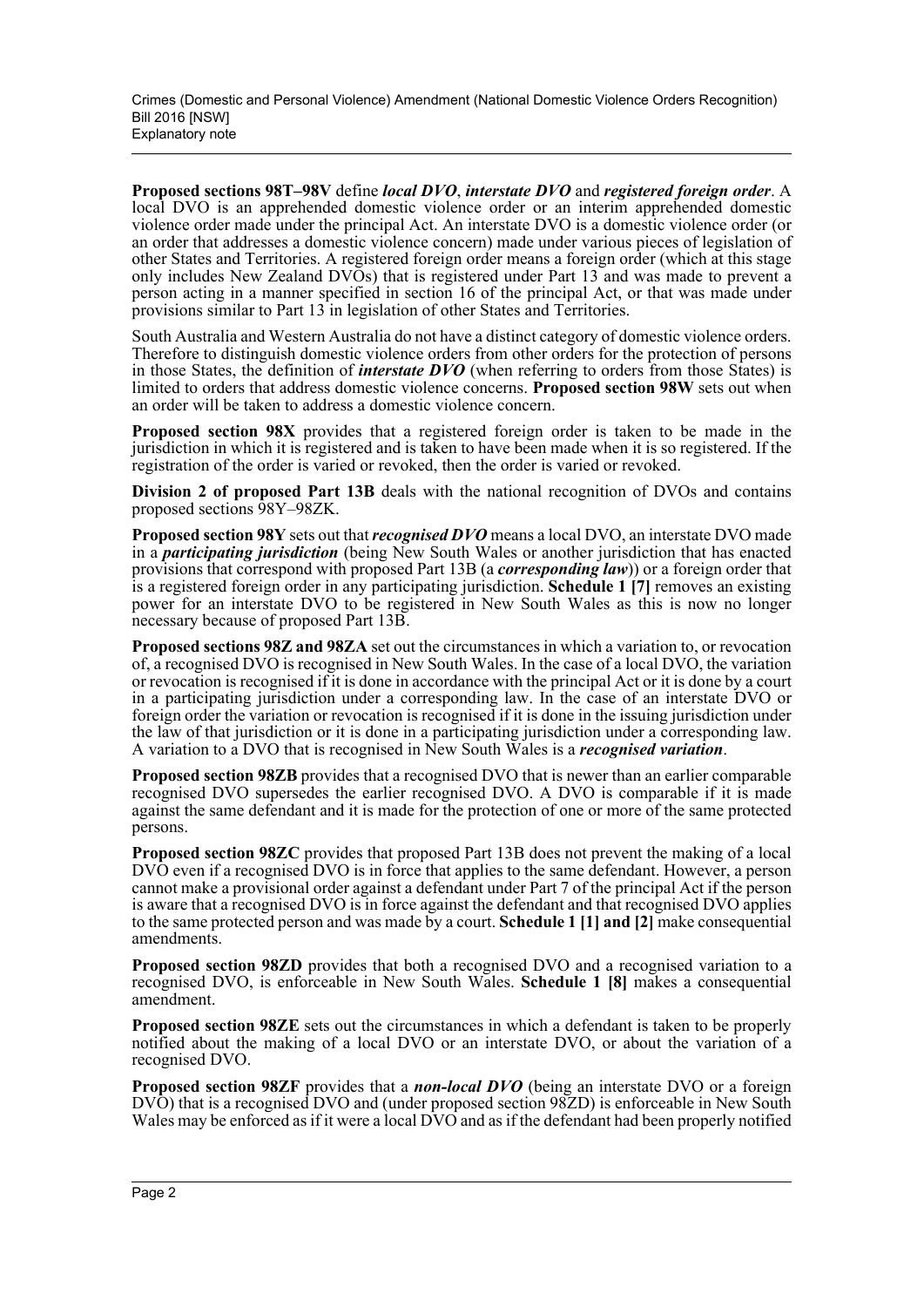in New South Wales about the making of the DVO. It also provides for the circumstances in which a variation may be enforced in New South Wales.

**Proposed section 98ZG** provides that a recognised DVO that is a non-local DVO has the same effect in New South Wales as a local DVO.

**Proposed section 98ZH** provides that any law of New South Wales that limits a person's ability to hold an authorisation (such as a licence or permit) because the person is subject to a local DVO extends in the same way to a person who is subject to a recognised non-local DVO.

**Proposed sections 98ZI and 98ZJ** provide that if a person is disqualified from holding an authorisation to possess a firearm or a prohibited weapon in another jurisdiction because of a recognised non-local DVO, the person is also disqualified from holding a licence or permit to possess the firearm under the *Firearms Act 1996* or from holding a permit to possess the weapon under the *Weapons Prohibition Act 1998*.

**Proposed section 98ZK** provides that non-local DVO, to the extent that it requires the payment of money, cannot be enforced in New South Wales and that the recognition of a DVO in New South Wales does not permit a New South Wales court to award costs in respect of proceedings occurring in another jurisdiction.

**Division 3 of proposed Part 13B** deals with the variation and revocation of recognised non-local DVOs and contains proposed sections 98ZL–98ZO.

**Proposed section 98ZL** sets out a definition of *court* for the purposes of the proposed Division, which is defined to mean a New South Wales court that can make an apprehended domestic violence order or an interim apprehended domestic violence order under the principal Act.

**Proposed section 98ZM** sets out when a court can vary or revoke a recognised non-local DVO.

**Proposed section 98ZN** sets out the circumstances in which an application can be made to a court for the variation or revocation of a recognised non-local DVO.

**Proposed section 98ZO** provides a court with a discretion to hear or decline to hear an application for the variation or revocation of a recognised non-local DVO. However, a court must refuse to hear the application if made by the defendant during any period in which the defendant is not entitled to apply for the variation or revocation of the DVO in the jurisdiction in which the DVO was issued.

**Division 4 of proposed Part 13B** deals with the exchange of information and contains proposed sections 98ZP–98ZS.

**Proposed section 98ZP** permits a New South Wales *issuing authority* (being a court or other person with power to make, vary or revoke a DVO) to obtain and use information from an issuing authority of another jurisdiction, or from a New South Wales or interstate law enforcement agency.

**Proposed section 98ZQ** requires a New South Wales issuing authority that makes, varies or revokes a DVO to provide, on request, information about the DVO to a court in a participating jurisdiction for the purposes of a corresponding law or to a New South Wales or interstate law enforcement agency for the purposes of its law enforcement functions.

**Proposed section 98ZR** permits a New South Wales law enforcement agency (being the NSW Police Force) to obtain information about a DVO from an issuing authority (in New South Wales or another jurisdiction) or interstate law enforcement agency and to use the information for the purposes of its law enforcement functions.

**Proposed section 98ZS** requires a New South Wales law enforcement agency to provide, on request, information about a DVO to an interstate law enforcement agency for the purpose of exercising its law enforcement functions.

**Division 5 of proposed Part 13B** deals with miscellaneous matters and contains proposed section 98ZT.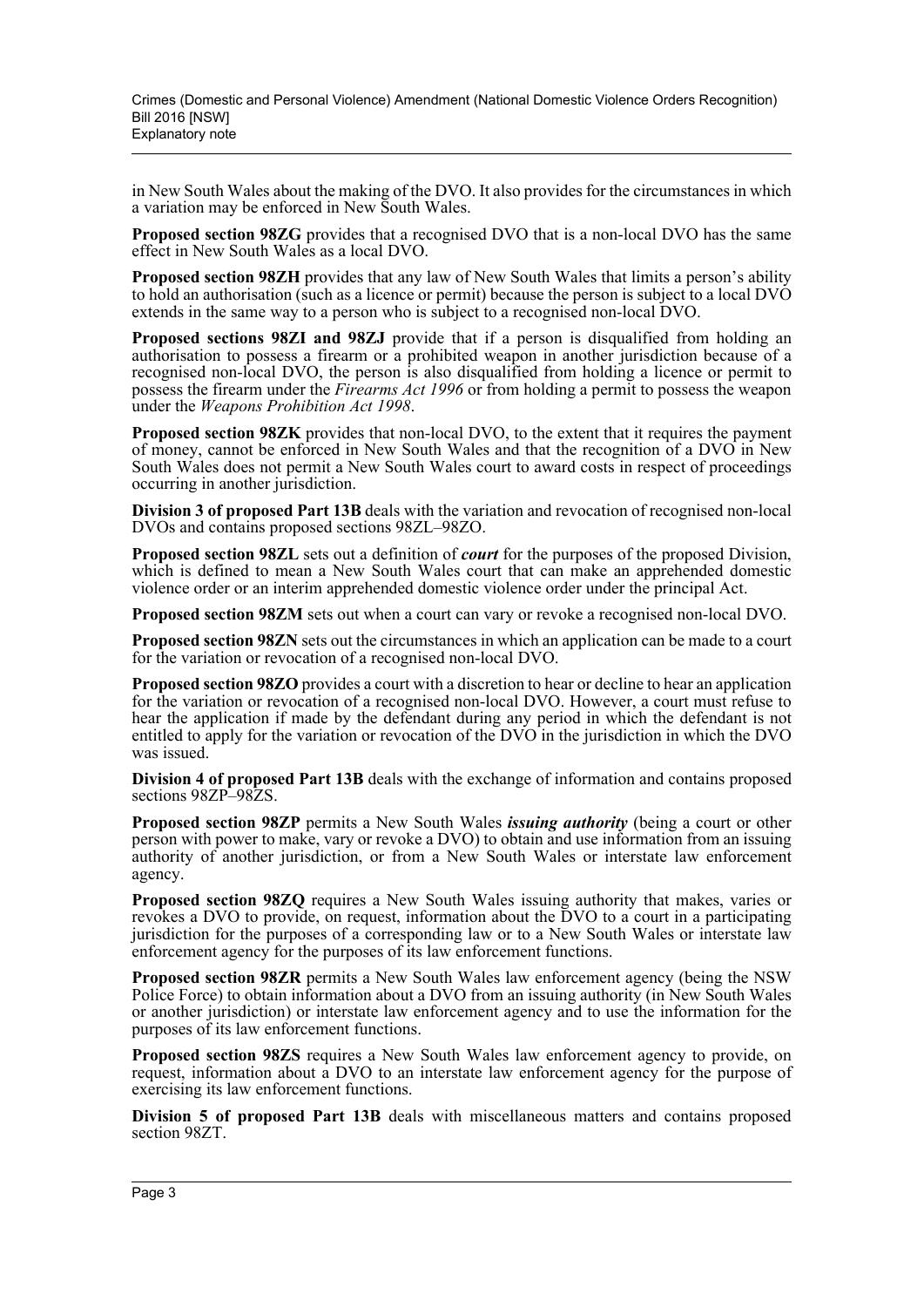**Proposed section 98ZT** permits certificates to be issued stating that the making of, or variation to, a DVO has been properly notified in New South Wales or another jurisdiction. The certificate is admissible in evidence in proceedings.

**Division 6 of proposed Part 13B** sets out transitional provisions and contains proposed sections 98ZU–98ZZE.

**Proposed section 98ZU** inserts a definition of *commencement date* for the purposes of the proposed Division. The commencement date is the day on which proposed Part 13B commences.

**Proposed section 98ZV** provides that proposed Part 13B does not affect the enforceability in New South Wales of a local DVO made before the commencement date or of any interstate DVO or foreign order registered under Part 13 of the principal Act in New South Wales before the commencement date except as otherwise provided under the proposed Part.

**Proposed sections 98ZW and 98ZX** provide that Division 2 (National recognition of DVOs) of proposed Part 13B will apply to all local DVOs and foreign orders made in New South Wales on or after the commencement date and to all DVOs made in other participating jurisdictions that are recognised DVOs under that jurisdiction's corresponding law.

**Proposed section 98ZY** provides that *recognised DVO* includes any DVO that has been declared by the registrar of a court in New South Wales or in a participating jurisdiction to be a recognised DVO. **Proposed section 98ZZ** states that the DVO is still recognised even if the relevant declaration was made before the commencement date.

**Proposed section 98ZZA** sets out a definition of *registrar* for the purposes of proposed sections 98ZZB–98ZZD, being a registrar of a court in New South Wales that can make local DVOs.

**Proposed section 98ZZB** permits a registrar to declare that a DVO made in any jurisdiction is a recognised DVO in New South Wales.

**Proposed section 98ZZC** provides that an application for a declaration may be made by any person who would be able to make an application for variation of the DVO if the DVO were a recognised DVO.

**Proposed section 98ZZD** permits a court (that has the power to make a DVO in New South Wales) to exercise the functions of a registrar under proposed sections 98ZZB–98ZZD.

**Proposed section 98ZZE** provides for the principal Act to continue to apply to interstate DVOs that are currently registered under Part 13 as if proposed Part 13B had not commenced. An interstate DVO ceases to be registered under that Part (and proposed Part 13B applies to the order) if the order becomes a recognised DVO in New South Wales.

**Schedule 1 [3]–[6]** extend protections in Part 9 of the principal Act to proceedings under proposed Part 13B. Those protections relate to the giving of evidence by children, preventing the disclosure of the residential address of protected persons and preventing the publication of names. Those provisions are extended to proceedings for the variation or revocation of a recognised non-local DVO and proceedings for a declaration that a DVO is a recognised DVO.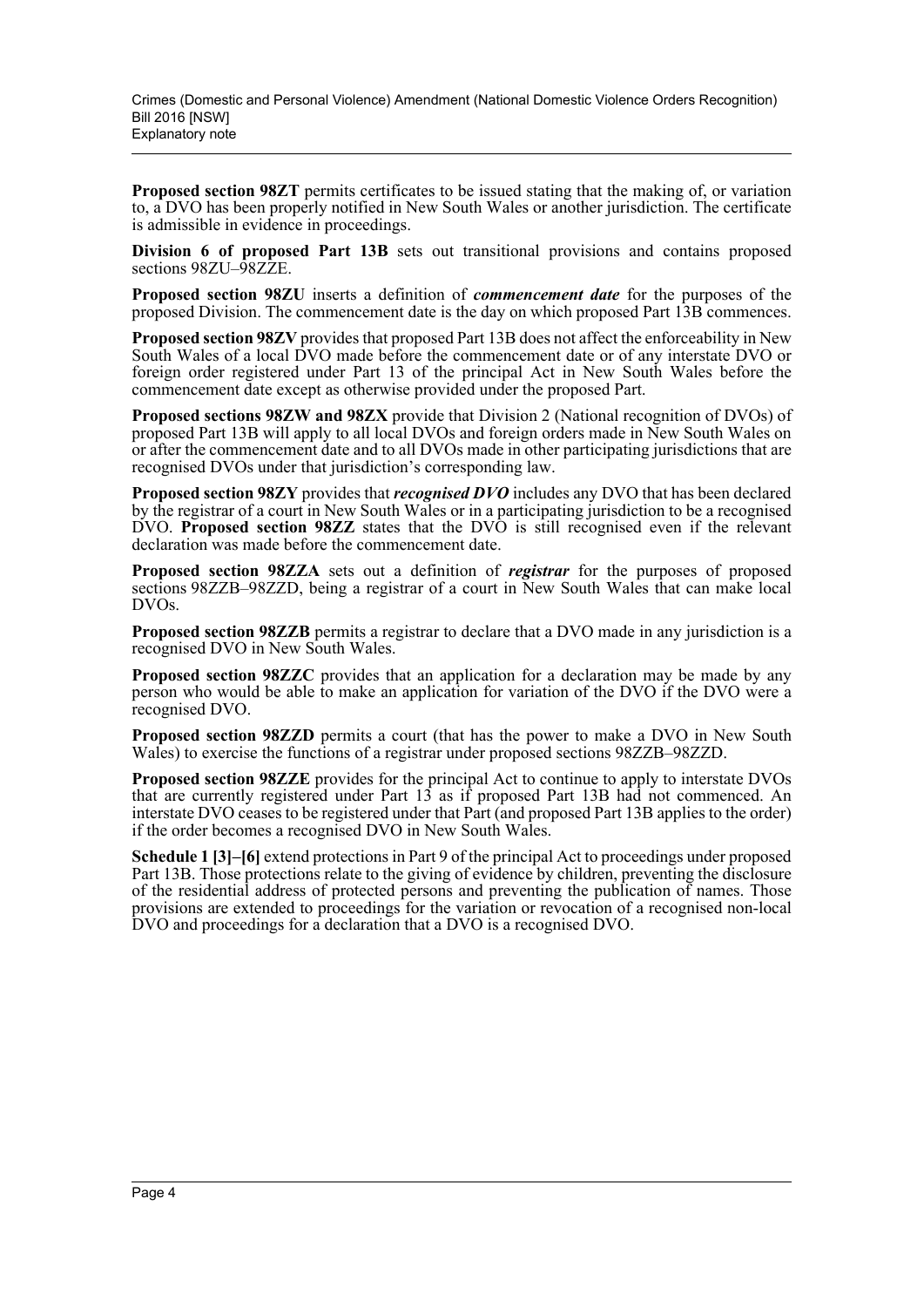First print



New South Wales

# **Crimes (Domestic and Personal Violence) Amendment (National Domestic Violence Orders Recognition) Bill 2016**

## **Contents**

|                   |                                                                        | Page |
|-------------------|------------------------------------------------------------------------|------|
|                   | Name of Act                                                            | 2    |
|                   | Commencement                                                           | າ    |
| <b>Schedule 1</b> | Amendment of Crimes (Domestic and Personal Violence) Act 2007<br>No 80 |      |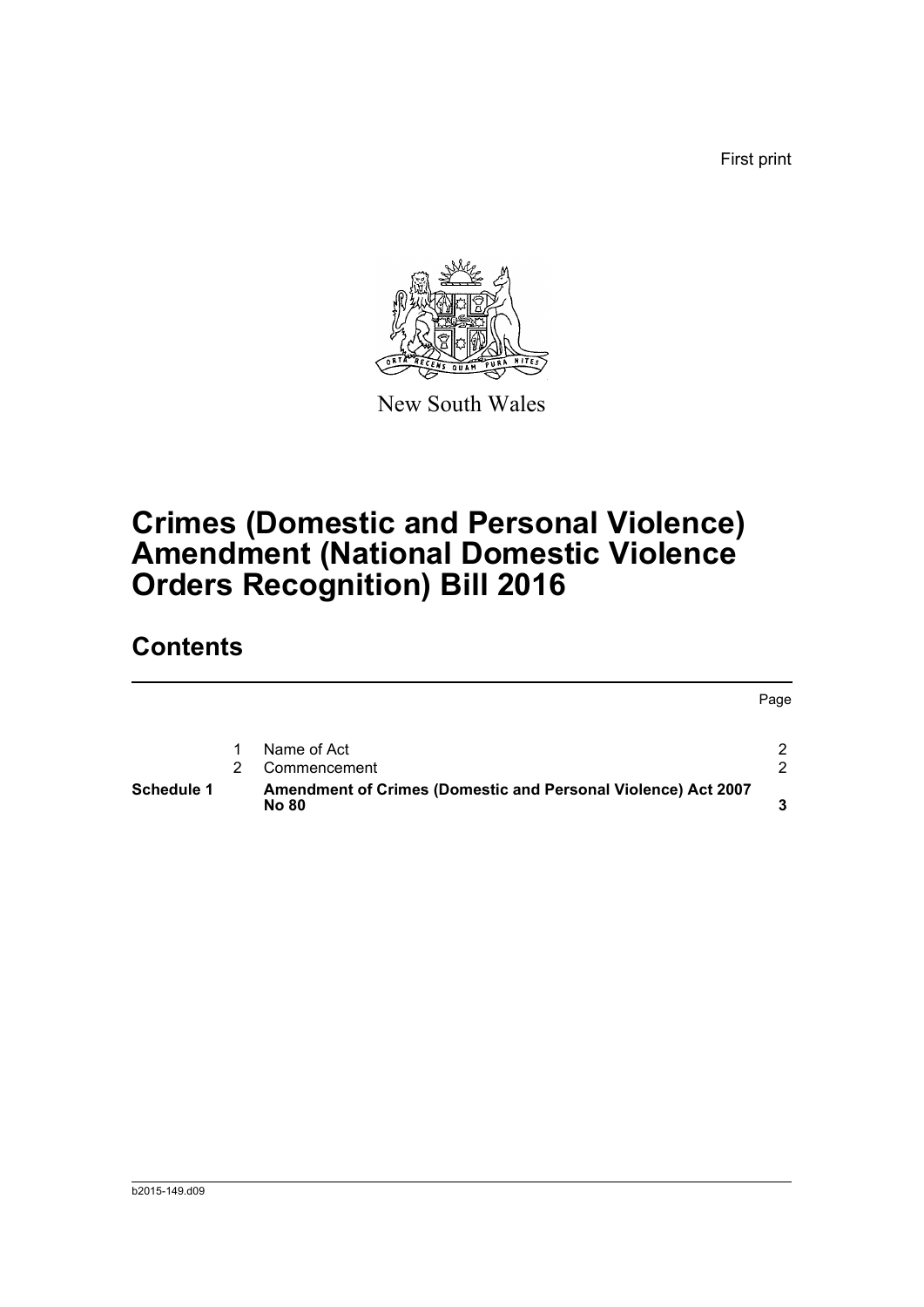

New South Wales

# **Crimes (Domestic and Personal Violence) Amendment (National Domestic Violence Orders Recognition) Bill 2016**

No , 2016

### **A Bill for**

An Act to amend the *Crimes (Domestic and Personal Violence) Act 2007* to give effect to the New South Wales component of a national recognition scheme for domestic violence orders.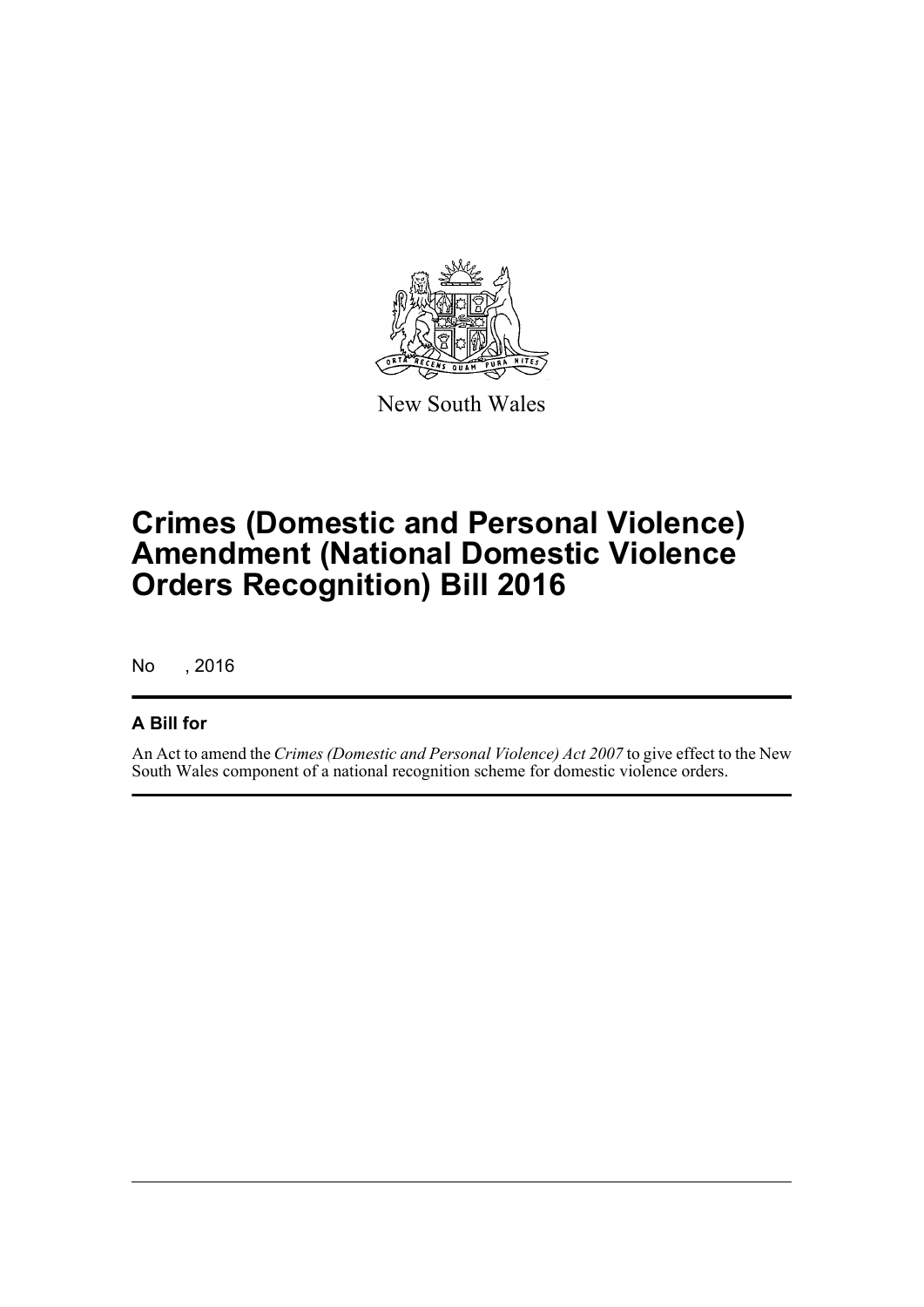<span id="page-6-1"></span><span id="page-6-0"></span>

| The Legislature of New South Wales enacts: |                                                                                                                                |                     |  |  |  |
|--------------------------------------------|--------------------------------------------------------------------------------------------------------------------------------|---------------------|--|--|--|
|                                            | Name of Act                                                                                                                    | $\overline{c}$      |  |  |  |
|                                            | This Act is the Crimes (Domestic and Personal Violence) Amendment (National<br>Domestic Violence Orders Recognition) Act 2016. | 3<br>$\overline{4}$ |  |  |  |
|                                            | Commencement                                                                                                                   | 5                   |  |  |  |
|                                            | This Act commences on a day or days to be appointed by proclamation.                                                           | 6                   |  |  |  |
|                                            |                                                                                                                                |                     |  |  |  |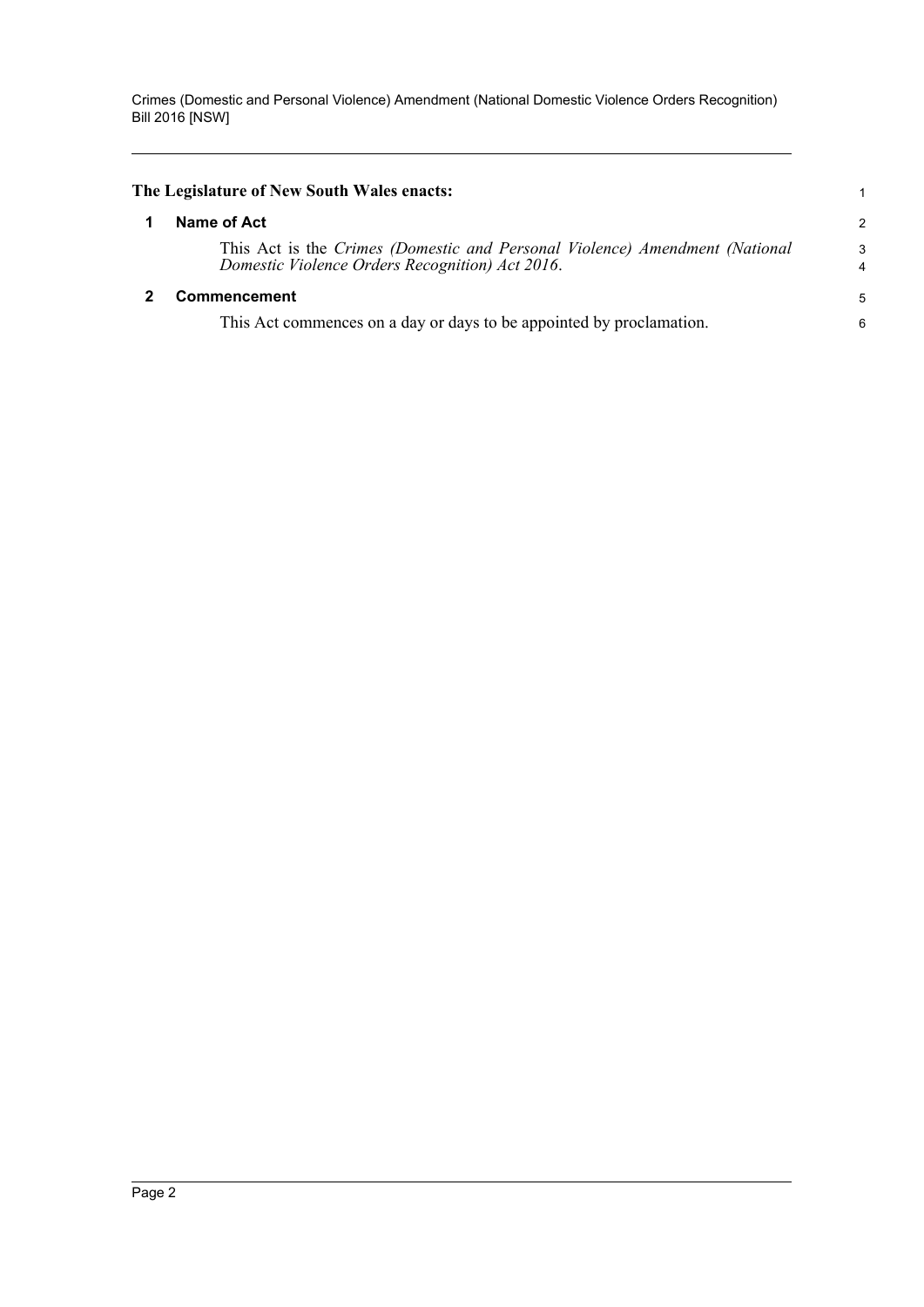Schedule 1 Amendment of Crimes (Domestic and Personal Violence) Act 2007 No 80

## <span id="page-7-0"></span>**Schedule 1 Amendment of Crimes (Domestic and Personal Violence) Act 2007 No 80**

#### **[1] Section 28 Making of provisional order by authorised officer**

Insert after section 28 (1):

**Note.** Section 98ZC (2) prevents an authorised officer from making an interim apprehended domestic violence order if the officer is aware that a recognised DVO made by a court applies to the same defendant and protected person and is enforceable against the defendant under Part 13B.

1  $\mathcal{L}$ 

#### **[2] Section 28A Making of provisional order by senior police officer**

Insert after section 28A (1):

**Note.** Section 98ZC (2) prevents a senior police officer from making an interim apprehended domestic violence order if the officer is aware that a recognised DVO made by a court applies to the same defendant and protected person and is enforceable against the defendant under Part 13B.

#### **[3] Section 41 Measures to protect children in proceedings**

Insert after section 41 (1) (d):

any part of proceedings under Part 13B for the variation or revocation of a recognised non-local DVO or for a declaration that a DVO is a recognised DVO in which a child appears as a witness.

#### **[4] Section 43 Non-inclusion of protected person's residential address in applications or orders**

Insert "or an application under Part 13B for the variation or revocation of a recognised non-local DVO or for a declaration that a DVO is a recognised DVO" before "unless" in section 43 $(1)$ .

#### **[5] Section 43 (2)**

Insert "or in a declaration under Part 13B that a DVO is a recognised DVO" before "unless".

#### **[6] Section 45 Publication of names and identifying information about children and other persons involved in proceedings**

Omit section 45 (8). Insert instead:

(8) In this section: *apprehended violence order proceedings* include proceedings under Part 13B for the variation or revocation of a recognised non-local DVO or for a declaration that a DVO is a recognised DVO. *court* includes a Registrar.

#### **[7] Section 94 Definitions**

Omit the definition of *external protection order*. Insert instead:

#### *external protection order* means:

- (a) an order made by a court of New Zealand that has been made to prevent a person from acting in a manner specified in section 16, or
- (b) an order made by a court of another State or Territory or New Zealand that has been made to prevent a person from acting in a manner specified in section 19, or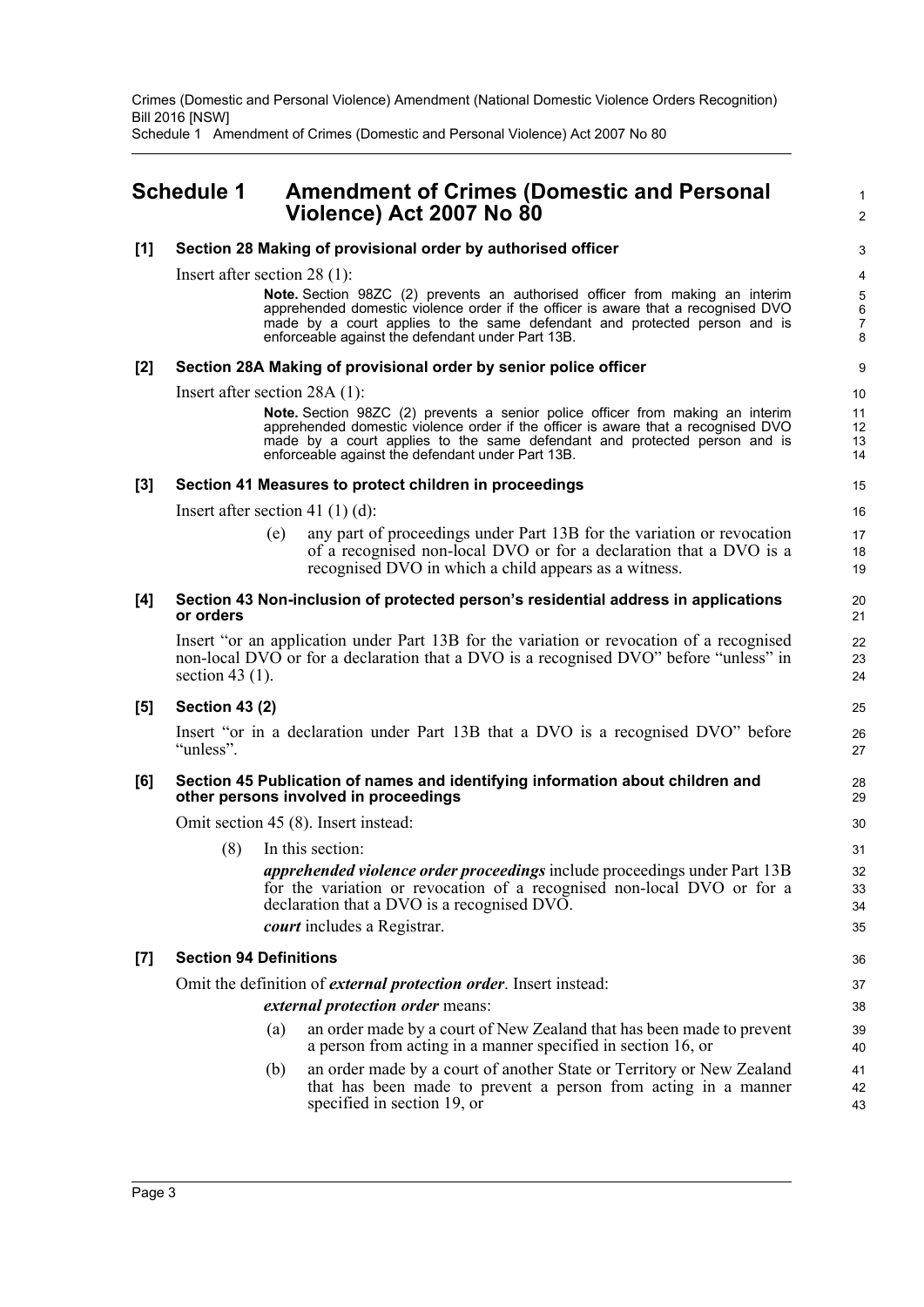|     |            |                        | (c)                   | an order made by a court of another State or Territory or New Zealand<br>that is of a kind prescribed by the regulations.                                                                                                                                                 | $\mathbf{1}$<br>$\overline{2}$ |
|-----|------------|------------------------|-----------------------|---------------------------------------------------------------------------------------------------------------------------------------------------------------------------------------------------------------------------------------------------------------------------|--------------------------------|
| [8] |            |                        |                       | Section 97 Effect of registration of external protection order                                                                                                                                                                                                            | 3                              |
|     |            |                        |                       | Insert after section 97 $(2)$ :                                                                                                                                                                                                                                           | 4                              |
|     |            | (2A)                   |                       | Subsection (2) does not apply to a variation or revocation of an external<br>protection order if the order is a recognised DVO under Part 13B and the<br>variation or revocation is recognised in New South Wales under that Part.                                        | 5<br>6<br>$\overline{7}$       |
| [9] | Part 13B   |                        |                       |                                                                                                                                                                                                                                                                           | 8                              |
|     |            | Insert after Part 13A: |                       |                                                                                                                                                                                                                                                                           | 9                              |
|     |            |                        |                       | Part 13B National recognition of domestic violence orders                                                                                                                                                                                                                 | 10                             |
|     |            | <b>Division 1</b>      |                       | <b>Preliminary</b>                                                                                                                                                                                                                                                        | 11                             |
|     | 98R        |                        | <b>Object of Part</b> |                                                                                                                                                                                                                                                                           | 12                             |
|     |            |                        |                       | This Part establishes, in conjunction with the corresponding laws, a national<br>recognition scheme for DVOs (or domestic violence orders).                                                                                                                               | 13<br>14                       |
|     | <b>98S</b> |                        | <b>Definitions</b>    |                                                                                                                                                                                                                                                                           | 15                             |
|     |            |                        |                       | In this Part:                                                                                                                                                                                                                                                             | 16                             |
|     |            |                        |                       | <i>corresponding law</i> means a law of another jurisdiction that contains<br>provisions that substantially correspond with this Part or a law of another<br>jurisdiction that is declared by the regulations to be a corresponding law for<br>the purposes of this Part. | 17<br>18<br>19<br>20           |
|     |            |                        |                       | <i>defendant</i> means the person against whom a DVO is made.                                                                                                                                                                                                             | 21                             |
|     |            |                        |                       | domestic violence concern-see section 98W.                                                                                                                                                                                                                                | 22                             |
|     |            |                        |                       | <b>DVO</b> (or <i>domestic violence order</i> ) means a local DVO, an interstate DVO or<br>a foreign order.                                                                                                                                                               | 23<br>24                       |
|     |            |                        |                       | <i>final DVO</i> means a DVO that is not an interim DVO.                                                                                                                                                                                                                  | 25                             |
|     |            |                        |                       | <i>foreign order</i> means a New Zealand DVO.                                                                                                                                                                                                                             | 26                             |
|     |            |                        |                       | general violence order means:                                                                                                                                                                                                                                             | 27                             |
|     |            |                        | (a)                   | an intervention order under the Intervention Orders (Prevention of<br><i>Abuse) Act 2009</i> of South Australia, or                                                                                                                                                       | 28<br>29                       |
|     |            |                        | (b)                   | a violence restraining order under the Restraining Orders Act 1997 of<br>Western Australia, other than:                                                                                                                                                                   | 30<br>31                       |
|     |            |                        |                       | a violence restraining order made under section 11B of that Act,<br>(i)<br>or                                                                                                                                                                                             | 32<br>33                       |
|     |            |                        |                       | a police order under that Act.<br>(i)                                                                                                                                                                                                                                     | 34                             |
|     |            |                        |                       | <i>interim DVO</i> means a DVO that is of an interim or provisional nature and, to<br>avoid doubt, includes the following:                                                                                                                                                | 35<br>36                       |
|     |            |                        | (a)                   | any DVO made by a police officer,                                                                                                                                                                                                                                         | 37                             |
|     |            |                        | (b)                   | an emergency order under the Domestic Violence and Protection<br>Orders Act 2008 of the Australian Capital Territory,                                                                                                                                                     | 38<br>39                       |
|     |            |                        | (c)                   | a temporary protection order under the Domestic and Family Violence<br>Protection Act 2012 of Queensland,                                                                                                                                                                 | 40<br>41                       |
|     |            |                        | (d)                   | any DVO declared by the regulations to be an interim DVO.                                                                                                                                                                                                                 | 42                             |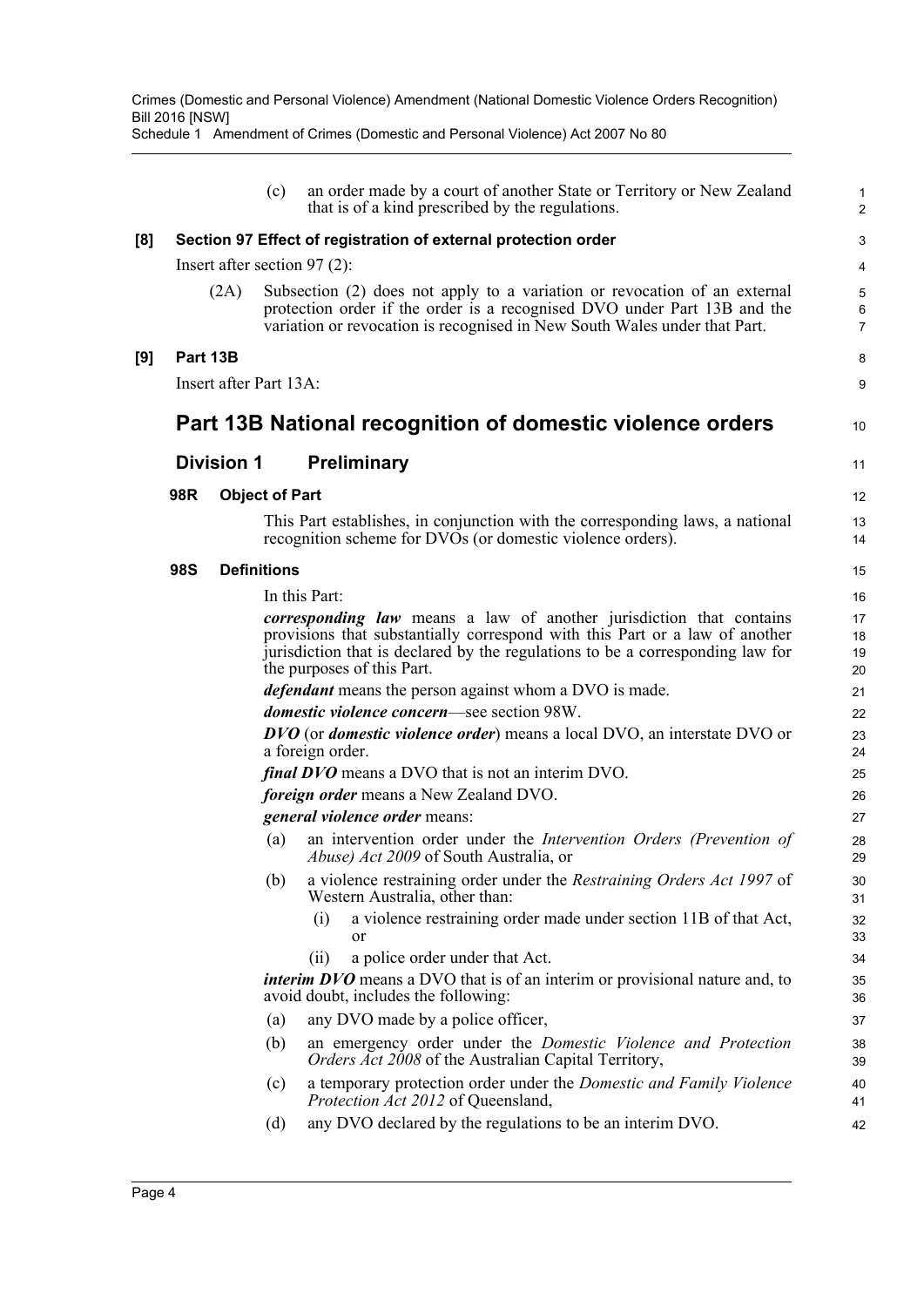|     |     |                       | <i>interstate DVO</i> —see section 98U.                                                                                                        | 1                   |
|-----|-----|-----------------------|------------------------------------------------------------------------------------------------------------------------------------------------|---------------------|
|     |     |                       | <i>interstate law enforcement agency means:</i>                                                                                                | $\overline{a}$      |
|     |     | (a)                   | the police force of another jurisdiction, or                                                                                                   | 3                   |
|     |     | (b)                   | any other agency of another jurisdiction responsible for the enforcement<br>of DVOs in that jurisdiction.                                      | 4<br>5              |
|     |     |                       | issuing authority means a court or person with power to make, vary or revoke<br>a DVO under the law of a participating jurisdiction.           | 6<br>$\overline{7}$ |
|     |     | made.                 | <i>issuing jurisdiction</i> for a DVO means the jurisdiction in which the DVO is                                                               | 8<br>9              |
|     |     |                       | <i>jurisdiction</i> means a State or Territory.                                                                                                | 10                  |
|     |     |                       | <i>local DVO</i> —see section 98T.                                                                                                             | 11                  |
|     |     |                       | local law enforcement agency means the NSW Police Force.                                                                                       | 12                  |
|     |     |                       | <i>make</i> includes issue.                                                                                                                    | 13                  |
|     |     |                       | <b>New Zealand DVO</b> means an order made under the <i>Domestic Violence Act</i><br>1995 of New Zealand or under an Act repealed by that Act. | 14<br>15            |
|     |     |                       | non-local DVO means an interstate DVO or a foreign order.                                                                                      | 16                  |
|     |     |                       | <i>participating jurisdiction</i> means the following jurisdictions:                                                                           | 17                  |
|     |     | (a)                   | New South Wales,                                                                                                                               | 18                  |
|     |     | (b)                   | a jurisdiction in which a corresponding law is enacted.                                                                                        | 19                  |
|     |     |                       | <i>properly notified</i> —see section 98ZE.                                                                                                    | 20                  |
|     |     | made.                 | <i>protected person</i> means a person for whose protection or benefit a DVO is                                                                | 21<br>22            |
|     |     |                       | <i>recognised DVO</i> —see sections 98Y and 98ZY.                                                                                              | 23                  |
|     |     |                       | <i>recognised variation</i> —see section 98Z.                                                                                                  | 24                  |
|     |     |                       | registered foreign order-see section 98V.                                                                                                      | 25                  |
|     |     |                       | revoke includes cancel.                                                                                                                        | 26                  |
|     |     |                       | <i>vary</i> a DVO includes the following:                                                                                                      | 27                  |
|     |     | (a)                   | amend or modify the DVO,                                                                                                                       | 28                  |
|     |     | (b)                   | add further conditions, prohibitions or restrictions to the DVO or vary<br>or delete conditions, prohibitions or restrictions,                 | 29<br>30            |
|     |     | (c)                   | extend or reduce the period in which the DVO remains in force.                                                                                 | 31                  |
| 98T |     | <b>Local DVO</b>      |                                                                                                                                                | 32                  |
|     | (1) |                       | A local DVO means an apprehended domestic violence order or an interim<br>apprehended domestic violence order made under this Act.             | 33<br>34            |
|     | (2) |                       | A registered foreign order is not a local DVO.                                                                                                 | 35                  |
| 98U |     | <b>Interstate DVO</b> |                                                                                                                                                | 36                  |
|     | (1) |                       | Each of the following orders is an <i>interstate DVO</i> :                                                                                     | 37                  |
|     |     | (a)                   | a domestic violence order under the <i>Domestic Violence and Protection</i><br>Orders Act 2008 of the Australian Capital Territory,            | 38<br>39            |
|     |     | (b)                   | a domestic violence order under the <i>Domestic and Family Violence Act</i><br>of the Northern Territory,                                      | 40<br>41            |
|     |     | (c)                   | a domestic violence order or police protection notice under the<br>Domestic and Family Violence Protection Act 2012 of Queensland,             | 42<br>43            |
|     |     |                       |                                                                                                                                                |                     |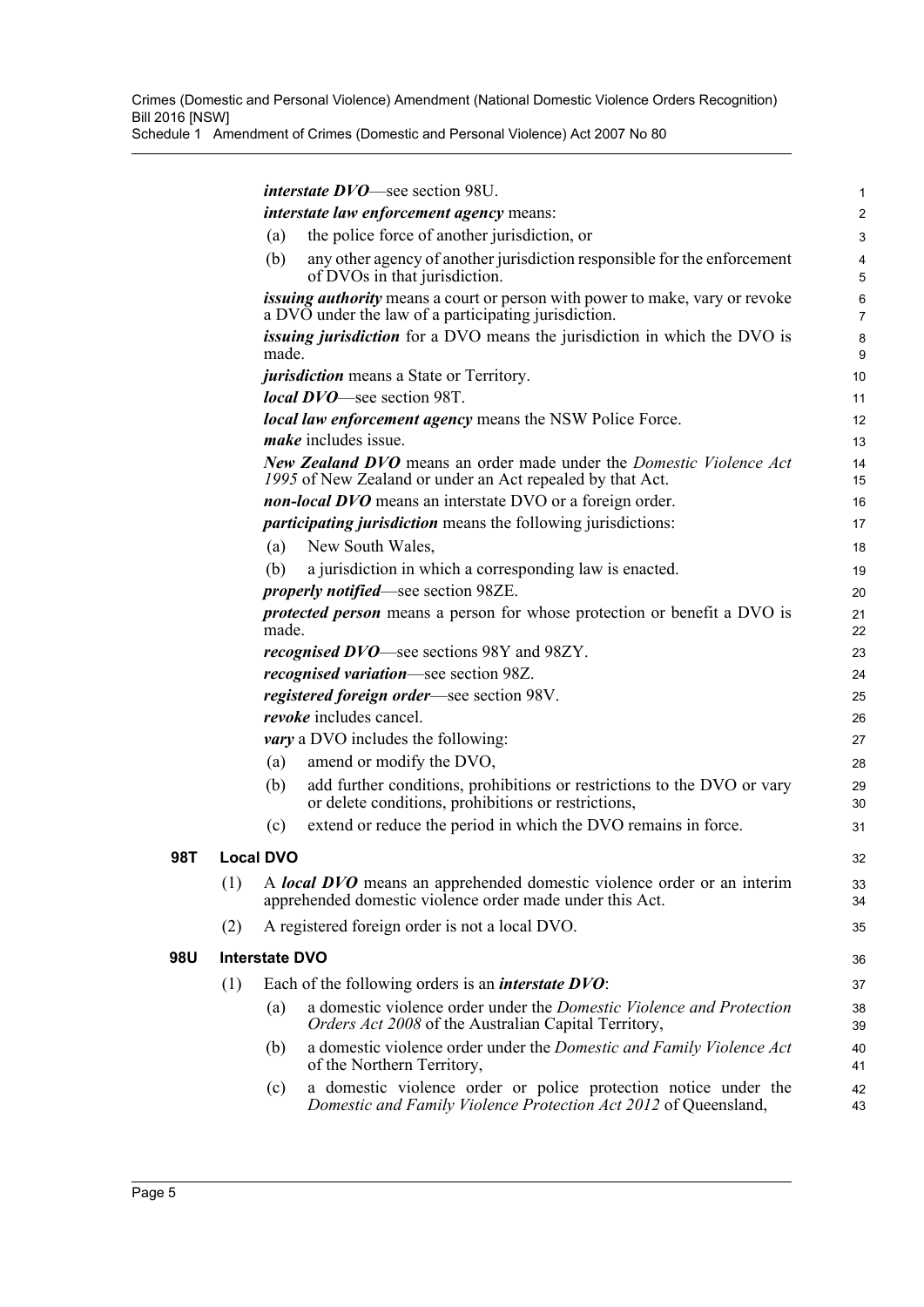|            |     | (d)   | an intervention order under the <i>Intervention Orders (Prevention of</i><br><i>Abuse) Act 2009</i> of South Australia that addresses a domestic violence<br>concern,                                                                                                                                                           | $\mathbf{1}$<br>$\overline{c}$<br>3       |
|------------|-----|-------|---------------------------------------------------------------------------------------------------------------------------------------------------------------------------------------------------------------------------------------------------------------------------------------------------------------------------------|-------------------------------------------|
|            |     | (e)   | a family violence order (FVO), interim FVO or police family violence<br>order (PFVO) under the Family Violence Act 2004 of Tasmania,                                                                                                                                                                                            | $\overline{\mathbf{4}}$<br>$\overline{5}$ |
|            |     | (f)   | a family violence intervention order or a family violence safety notice<br>under the Family Violence Protection Act 2008 of Victoria,                                                                                                                                                                                           | 6<br>$\overline{7}$                       |
|            |     | (g)   | the following orders under the <i>Restraining Orders Act 1997</i> of Western<br>Australia:                                                                                                                                                                                                                                      | 8<br>9                                    |
|            |     |       | a violence restraining order that addresses a domestic violence<br>(i)<br>concern,                                                                                                                                                                                                                                              | 10<br>11                                  |
|            |     |       | any violence restraining order made under section 11B of that<br>(11)<br>Act,                                                                                                                                                                                                                                                   | 12<br>13                                  |
|            |     |       | a police order,<br>(iii)                                                                                                                                                                                                                                                                                                        | 14                                        |
|            |     | (h)   | any order, notice or other thing declared by the regulations to be an<br>interstate DVO.                                                                                                                                                                                                                                        | 15<br>16                                  |
|            | (2) |       | A registered foreign order is not an interstate DVO.                                                                                                                                                                                                                                                                            | 17                                        |
| <b>98V</b> |     |       | <b>Registered foreign order</b>                                                                                                                                                                                                                                                                                                 | 18                                        |
|            |     |       | A registered foreign order means a foreign order that is:                                                                                                                                                                                                                                                                       | 19                                        |
|            |     | (a)   | a registered external protection order under Part 13 of this Act that has<br>been made to prevent a person acting in a manner specified in<br>section 16, or                                                                                                                                                                    | 20<br>21<br>22                            |
|            |     | (b)   | a registered order under Part 12 of the <i>Domestic Violence and</i><br><i>Protection Orders Act 2008</i> of the Australian Capital Territory, or                                                                                                                                                                               | 23<br>24                                  |
|            |     | (c)   | a registered external order under the <i>Domestic and Family Violence Act</i><br>of the Northern Territory, or                                                                                                                                                                                                                  | 25<br>26                                  |
|            |     | (d)   | a registered interstate order under the Domestic and Family Violence<br><i>Protection Act 2012</i> of Queensland, or                                                                                                                                                                                                            | 27<br>28                                  |
|            |     | (e)   | a foreign intervention order registered under Part 4 of the <i>Intervention</i><br><i>Orders (Prevention of Abuse) Act 2009</i> of South Australia, or                                                                                                                                                                          | 29<br>30                                  |
|            |     | (f)   | an external family violence order registered under section 27 of the<br>Family Violence Act 2004 of Tasmania, or                                                                                                                                                                                                                | 31<br>32                                  |
|            |     | (g)   | a corresponding New Zealand order registered under Part 10 of the<br><i>Family Violence Protection Act 2008</i> of Victoria, or                                                                                                                                                                                                 | 33<br>34                                  |
|            |     | (h)   | a foreign restraining order registered under Part 7A of the Restraining<br><i>Orders Act 1997</i> of Western Australia, or                                                                                                                                                                                                      | 35<br>36                                  |
|            |     | (i)   | any order declared by the regulations to be a registered foreign order.                                                                                                                                                                                                                                                         | 37                                        |
| 98W        |     |       | Domestic violence concerns-SA and WA orders                                                                                                                                                                                                                                                                                     | 38                                        |
|            | (1) | Act). | An intervention order under the <i>Intervention Orders (Prevention of Abuse) Act</i><br>2009 of South Australia addresses a domestic violence concern if the order is<br>made because it is reasonable to suspect that the defendant will, without<br>intervention, commit an act of domestic abuse (within the meaning of that | 39<br>40<br>41<br>42<br>43                |
|            | (2) |       | A violence restraining order under the Restraining Orders Act 1997 of<br>Western Australia addresses a domestic violence concern if the order is made<br>because the defendant has committed, or because it is feared the defendant will                                                                                        | 44<br>45<br>46                            |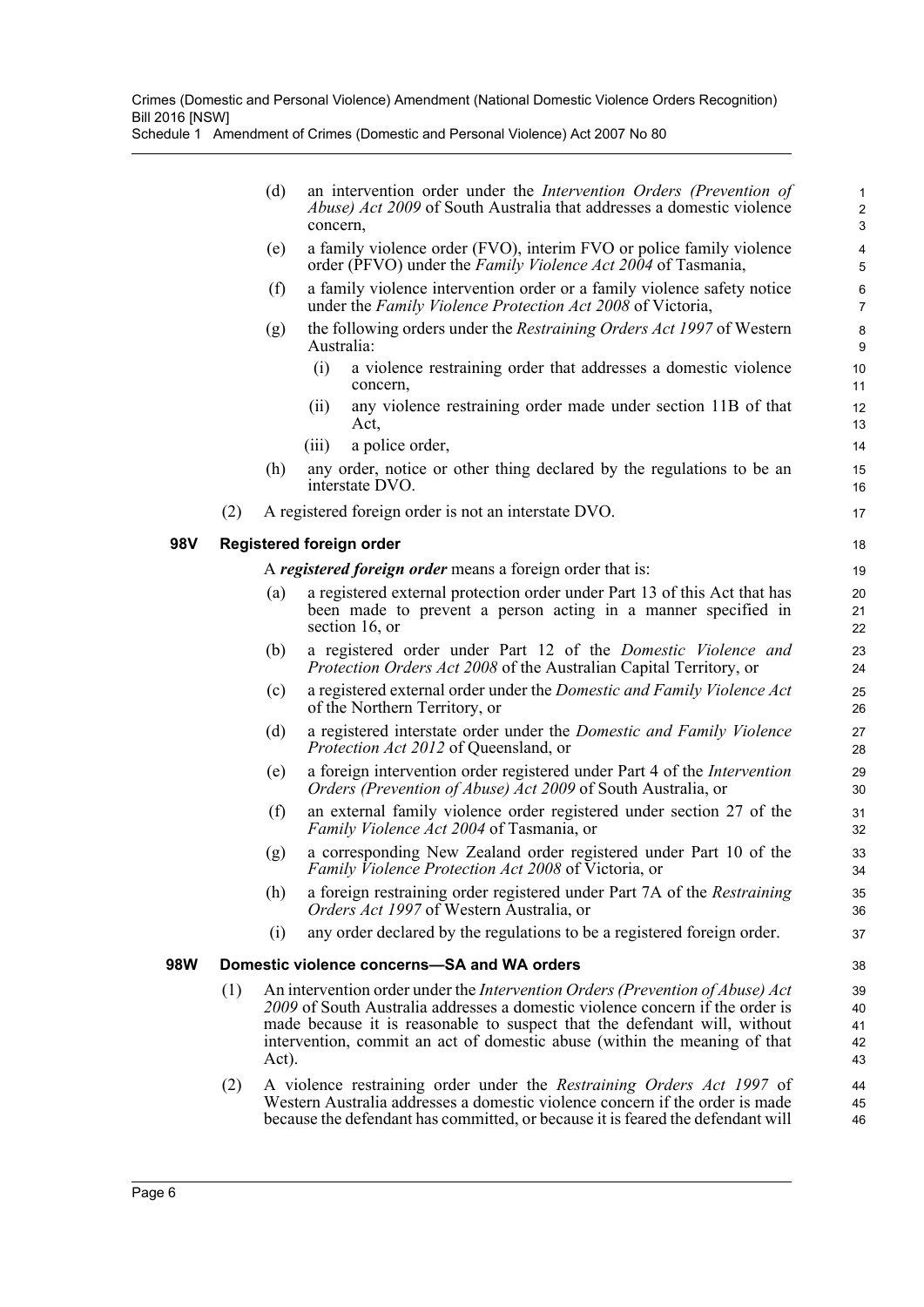commit, an act of family and domestic violence (within the meaning of section 6 of that Act).

23

24

- (3) A general violence order is taken, for the purpose of this Part, to be an order that addresses a domestic violence concern if:
	- (a) it is declared to be an order that addresses a domestic violence concern by the issuing authority that makes the order, or
	- (b) a registrar of a court of the jurisdiction in which the order was made makes an order declaring the DVO to be a recognised DVO in that jurisdiction.
- (4) The regulations may prescribe circumstances in which an order made in a participating jurisdiction is taken, for the purpose of this Part, to be an order that addresses a domestic violence concern.

#### **98X Special provisions for foreign orders**

- (1) For the purpose of this Part, a registered foreign order:
	- (a) is taken to be made in the jurisdiction in which it is registered as a registered foreign order, and
	- (b) is taken to be made when it becomes a registered foreign order in that jurisdiction.
- (2) A registered foreign order is varied or revoked, for the purpose of this Part, if its registration as a registered foreign order is varied or revoked.
- (3) A power conferred by this Part to vary or revoke a registered foreign order is a power to vary or revoke registration of the order as a registered foreign order.

#### **Division 2 National recognition of DVOs**

### **Subdivision 1 General principles**

#### **98Y Recognition of DVOs**

- (1) Each of the following DVOs is a *recognised DVO* in New South Wales:
	- (a) a local DVO,
	- (b) an interstate DVO made in a participating jurisdiction,
	- (c) a foreign order that is a registered foreign order in any participating jurisdiction.

**Note.** Recognition can also extend to DVOs made in jurisdictions that are not, or are not yet, participating jurisdictions. See Division 6.

- (2) A DVO becomes a recognised DVO when it is made. **Note.** A foreign order is taken to be made when it is registered as a registered foreign order.
- (3) A DVO is a recognised DVO, subject to this Part, for the period for which it remains in force in the jurisdiction in which it is made.

#### **98Z Variations to DVO**

(1) A variation to a recognised DVO that is done in New South Wales or another jurisdiction is a *recognised variation* in New South Wales in the circumstances provided for by this section.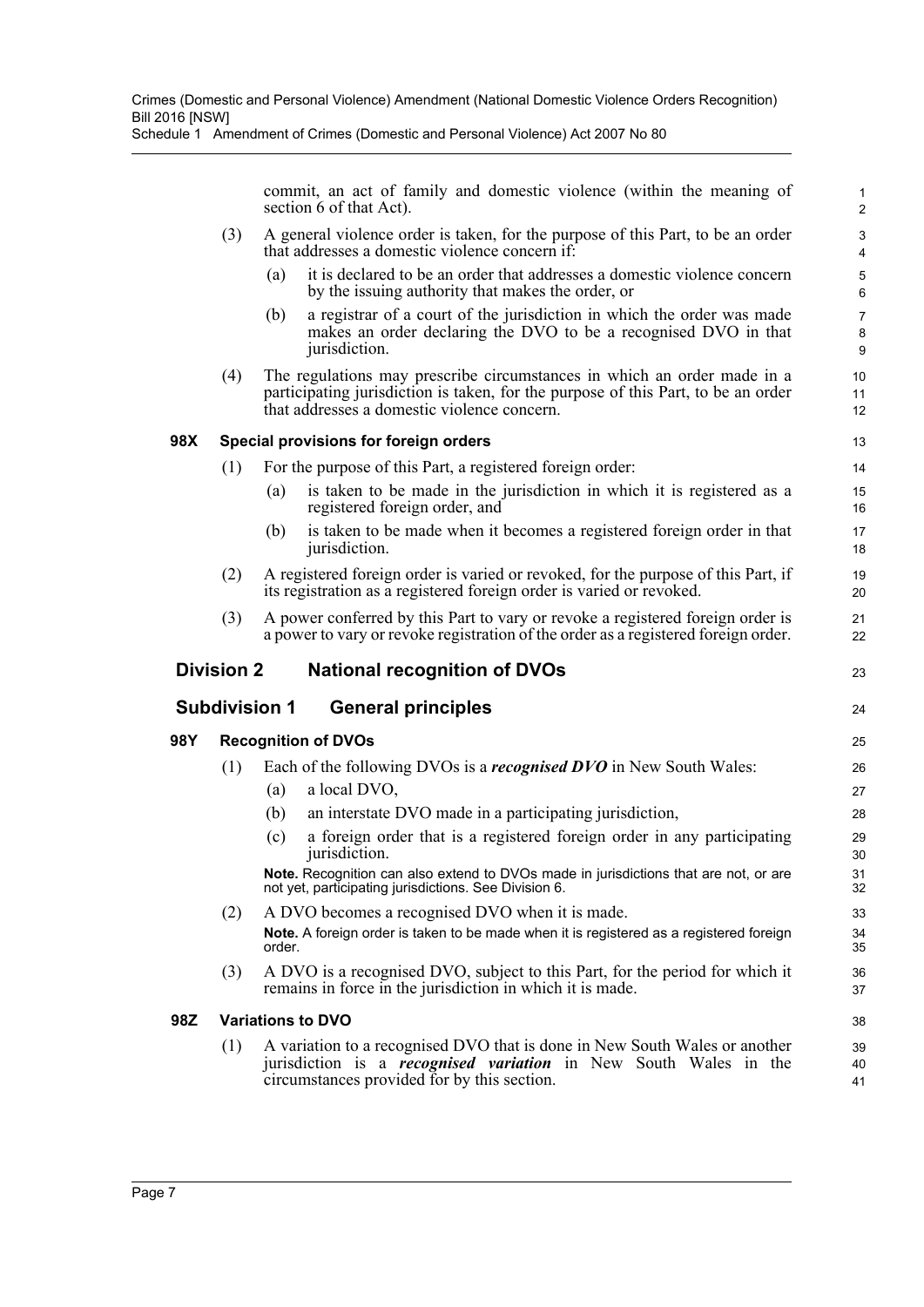- (2) A variation to a local DVO is a recognised variation in New South Wales if the variation is done:
	- (a) in New South Wales by a court or any other person authorised to do so under this Act, or

- (b) in another participating jurisdiction by a court under a corresponding law.
- (3) A variation to an interstate DVO or foreign order is a recognised variation in New South Wales if the variation is done:
	- (a) in the issuing jurisdiction by a court or any other person authorised to do so under the law of the issuing jurisdiction, or
	- (b) in any participating jurisdiction by a court under this Part or a corresponding law.

**Note.** The issuing jurisdiction for a foreign order is the jurisdiction in which the order is registered.

(4) A variation is recognised from the time that it is made.

#### **98ZA Revocation of recognised DVO**

- (1) A DVO ceases to be a recognised DVO if the DVO is revoked in New South Wales or another jurisdiction and that revocation is recognised in New South Wales.
- (2) A revocation of a local DVO is recognised in New South Wales if the revocation is done:
	- (a) in New South Wales by a court or any other person authorised to do so under this Act, or
	- (b) in another participating jurisdiction by a court under a corresponding law.
- (3) A revocation of an interstate DVO or foreign order is recognised in New South Wales if the revocation is done:
	- (a) in the issuing jurisdiction by a court or any other person authorised to do so under the law of the issuing jurisdiction, or
	- (b) in any participating jurisdiction by a court under this Part or a corresponding law.
- (4) The DVO ceases to be a recognised DVO from the time it is revoked.

#### **98ZB Recognised DVO prevails over earlier comparable DVOs**

- (1) A recognised DVO that is enforceable against a defendant in New South Wales (a *new DVO*) supersedes:
	- (a) any comparable recognised DVO made earlier than the new DVO, and
	- (b) any comparable local DVO made earlier than the new DVO (whether or not the local DVO is a recognised DVO).
- (2) The earlier comparable DVO is superseded from the time the recognised DVO becomes enforceable against the defendant.
- (3) A recognised DVO that is superseded ceases to be a recognised DVO.
- (4) A local DVO that is superseded is revoked.
- (5) A DVO is not superseded to the extent that it relates to a protected person who is not a protected person under the new DVO.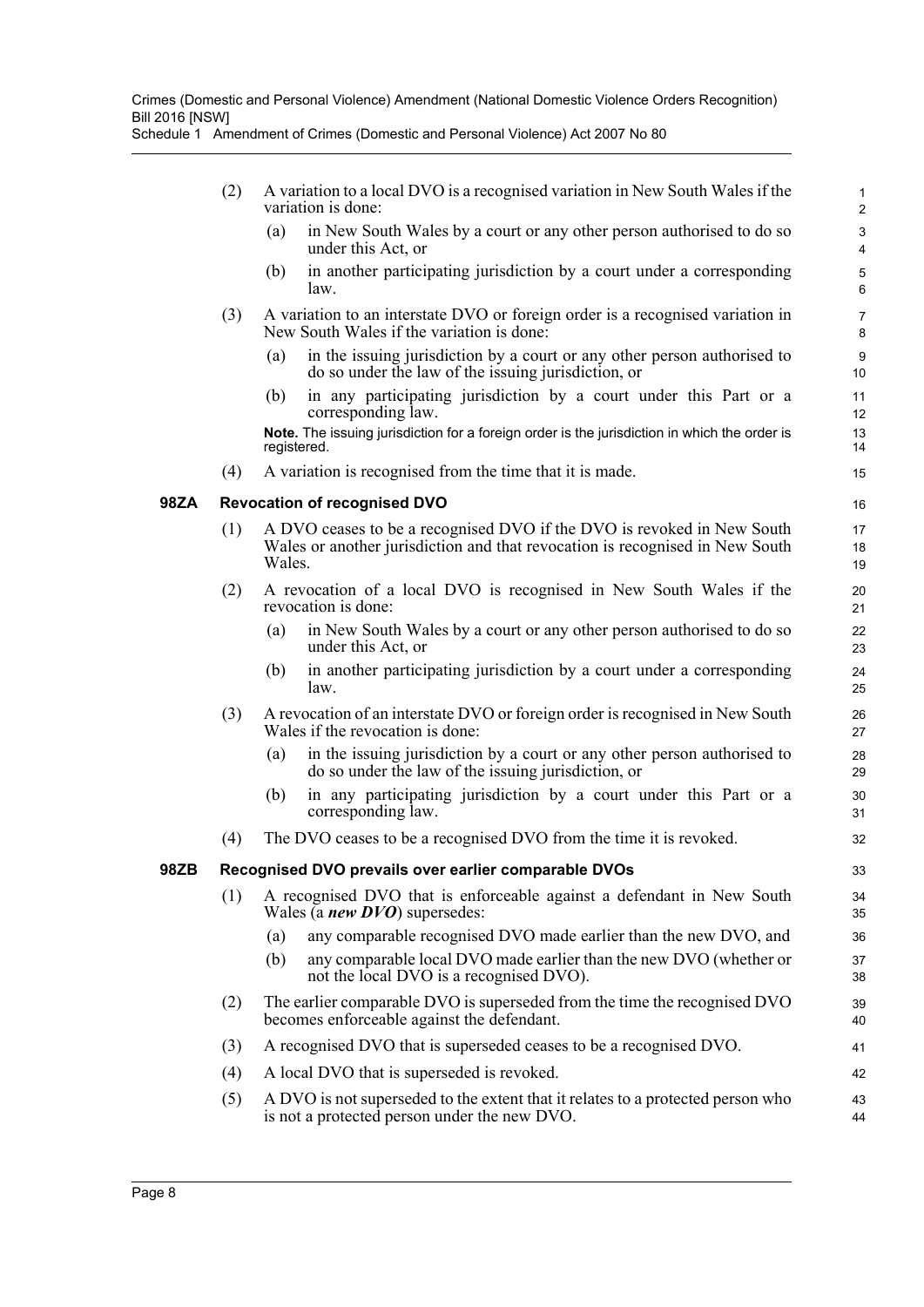|      | (6) | DVO.                 | Accordingly, a DVO continues to be a recognised DVO, and to have effect, to<br>the extent that it relates to a person who is not a protected person under the new                                                                                                       | $\mathbf{1}$<br>$\overline{2}$<br>$\mathsf 3$ |
|------|-----|----------------------|-------------------------------------------------------------------------------------------------------------------------------------------------------------------------------------------------------------------------------------------------------------------------|-----------------------------------------------|
|      | (7) |                      | A DVO made by a police officer does not supersede a comparable DVO made<br>by a court (of any jurisdiction).                                                                                                                                                            | 4<br>5                                        |
|      | (8) |                      | A DVO is <i>comparable</i> with another DVO if:                                                                                                                                                                                                                         | 6                                             |
|      |     | (a)                  | the DVOs are made against the same defendant, and                                                                                                                                                                                                                       | $\overline{7}$                                |
|      |     | (b)                  | the DVOs are made for the protection of one or more of the same<br>protected persons.                                                                                                                                                                                   | 8<br>9                                        |
| 98ZC |     |                      | <b>Making of new orders</b>                                                                                                                                                                                                                                             | 10                                            |
|      | (1) |                      | Nothing in this Part prevents a person from applying for, or an issuing<br>authority from making, a local DVO even though there is a recognised DVO<br>in force that applies to the same defendant.                                                                     | 11<br>12<br>13                                |
|      | (2) |                      | However, a person is not to make a provisional order under Part 7 if the person<br>is aware that there is already a recognised DVO that is enforceable against the<br>defendant which:                                                                                  | 14<br>15<br>16                                |
|      |     | (a)                  | applies to the same defendant and protected person, and                                                                                                                                                                                                                 | 17                                            |
|      |     | (b)                  | was made by a court of any jurisdiction.                                                                                                                                                                                                                                | 18                                            |
|      |     | <b>Subdivision 2</b> | <b>Enforcement of recognised DVOs</b>                                                                                                                                                                                                                                   | 19                                            |
| 98ZD |     |                      | Recognised DVOs and variations are enforceable against defendant                                                                                                                                                                                                        | 20                                            |
|      | (1) |                      | A recognised DVO, or a recognised variation to a recognised DVO, is<br>enforceable against the defendant in New South Wales.                                                                                                                                            | 21<br>22                                      |
|      | (2) |                      | A recognised DVO that is a local DVO becomes enforceable against the<br>defendant in New South Wales when the defendant is properly notified of the<br>making of the DVO under the law of New South Wales.                                                              | 23<br>24<br>25                                |
|      | (3) |                      | A recognised DVO that is a non-local DVO (other than a foreign order)<br>becomes enforceable against a defendant in New South Wales when the<br>defendant is properly notified of the making of the DVO under the law of the<br>jurisdiction in which the DVO was made. | 26<br>27<br>28<br>29                          |
|      | (4) |                      | A recognised DVO that is a foreign order becomes enforceable against a<br>defendant in New South Wales from the time it becomes a recognised DVO.                                                                                                                       | 30<br>31                                      |
|      | (5) |                      | A recognised variation to a recognised DVO becomes enforceable against the<br>defendant in New South Wales when the defendant is properly notified of the<br>variation under the law of the jurisdiction in which the variation is done.                                | 32<br>33<br>34                                |
| 98ZE |     |                      | <b>Properly notified-meaning</b>                                                                                                                                                                                                                                        | 35                                            |
|      | (1) | Wales if:            | The making of a local DVO is <i>properly notified</i> under the law of New South                                                                                                                                                                                        | 36<br>37                                      |
|      |     | (a)                  | the DVO is made by a court and the defendant is present in court when<br>the DVO is made, or                                                                                                                                                                            | 38<br>39                                      |
|      |     | (b)                  | the defendant is served in accordance with this Act with a copy of the<br>DVO.                                                                                                                                                                                          | 40<br>41                                      |
|      | (2) |                      | The making of an interstate DVO is <i>properly notified</i> under the law of the<br>jurisdiction in which it is made in the circumstances provided for by the<br>corresponding law of that jurisdiction.                                                                | 42<br>43<br>44                                |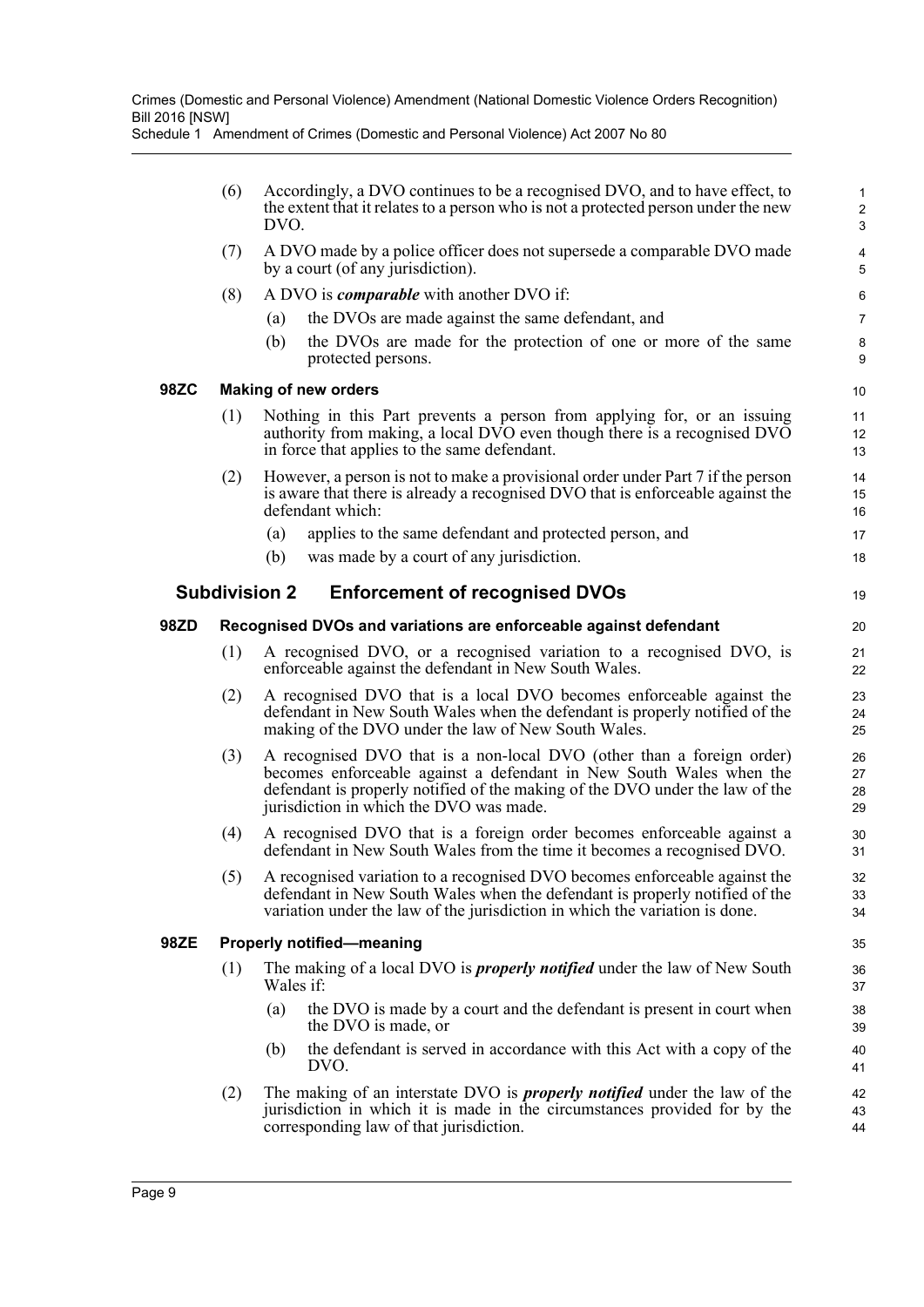- (3) A variation to a recognised DVO that is done in New South Wales is *properly notified* under the law of New South Wales if:
	- (a) the variation is done by a court and the defendant is present in court when the DVO is varied, or

- (b) the defendant is served in accordance with this Act with a copy of the variation.
- (4) A variation to a recognised DVO that is done in another jurisdiction is *properly notified* under the law of that jurisdiction in the circumstances provided for by the corresponding law of that jurisdiction.

#### **98ZF Contravention of enforceable recognised DVO**

- (1) A non-local DVO that is a recognised DVO and which is enforceable against a defendant in New South Wales may be enforced in New South Wales:
	- (a) as if it were a local DVO, and
	- (b) as if the defendant had been properly notified of the making of the DVO under the law of New South Wales.
- (2) A recognised variation to a non-local DVO that is a recognised DVO and which is enforceable in New South Wales may be enforced in New South Wales as if it were a variation to a local DVO.
- (3) A recognised variation to a recognised DVO made in another jurisdiction that is enforceable against the defendant in New South Wales may be enforced as if the defendant had been properly notified of the variation under the law of New South Wales.
- (4) This section does not affect any law of New South Wales that requires a geographical nexus to exist between New South Wales and an offence for a person to be guilty of an offence under the law of New South Wales.

#### **Subdivision 3 Enforcement of non-local DVOs**

#### **98ZG Non-local DVO to be treated as local DVO**

- (1) A recognised DVO that is a non-local DVO has the same effect in New South Wales as a local DVO.
- (2) A prohibition, restriction or condition imposed by a non-local DVO has the same meaning as it would have in the jurisdiction in which the DVO was made, but may be enforced in New South Wales as if it were a prohibition or restriction of a local DVO.

**Note.** Section 14 of this Act creates an offence if a person contravenes a prohibition or restriction in an apprehended violence order. This means that a condition of a non-local DVO that is in the nature of a prohibition or restriction can be enforced in New South Wales. However, a condition of a non-local DVO that is not in the nature of a prohibition or restriction (for example, a condition that requires the defendant to attend an alcohol rehabilitation course) cannot be enforced.

#### **98ZH Licences, permits and other authorisations**

(1) A law of New South Wales (a *relevant law*) that restricts the grant of an authorisation, or that authorises or requires an authorisation to be suspended or revoked, if a person is or has been subject to a local DVO extends to a person who is or has been subject to any non-local DVO that is a recognised DVO (as if the non-local DVO were a local DVO).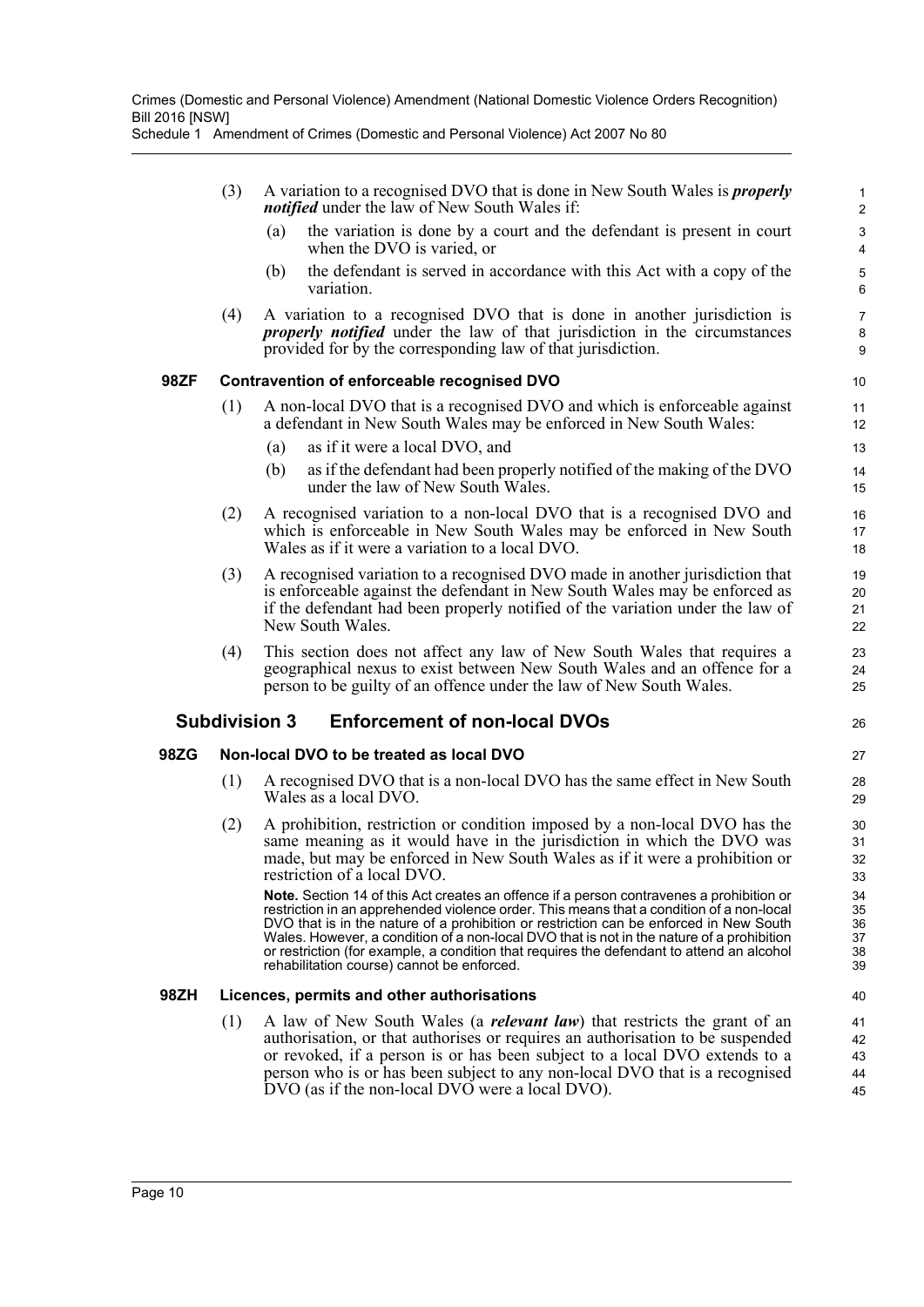|      | (2) |                                                                                                                                                                                                                                                                                                       | For the purposes of a relevant law:                                                                                                                                                                                                                                                          | $\mathbf{1}$                 |  |  |
|------|-----|-------------------------------------------------------------------------------------------------------------------------------------------------------------------------------------------------------------------------------------------------------------------------------------------------------|----------------------------------------------------------------------------------------------------------------------------------------------------------------------------------------------------------------------------------------------------------------------------------------------|------------------------------|--|--|
|      |     | (a)                                                                                                                                                                                                                                                                                                   | a non-local DVO that is a final DVO is to be treated in the same way as<br>a local DVO that is a final DVO, and                                                                                                                                                                              | $\overline{\mathbf{c}}$<br>3 |  |  |
|      |     | (b)                                                                                                                                                                                                                                                                                                   | a non-local DVO that is an interim DVO is to be treated in the same way<br>as a local DVO that is an interim DVO.                                                                                                                                                                            | 4<br>5                       |  |  |
|      | (3) |                                                                                                                                                                                                                                                                                                       | In this section:                                                                                                                                                                                                                                                                             | 6                            |  |  |
|      |     |                                                                                                                                                                                                                                                                                                       | <i>authorisation</i> includes a licence or permit.                                                                                                                                                                                                                                           | $\overline{7}$               |  |  |
|      |     |                                                                                                                                                                                                                                                                                                       | <i>grant</i> includes issue.                                                                                                                                                                                                                                                                 | 8                            |  |  |
| 98ZI |     |                                                                                                                                                                                                                                                                                                       | Recognition of disqualification to hold firearms licence                                                                                                                                                                                                                                     | 9                            |  |  |
|      | (1) | If a non-local DVO that is a recognised DVO disqualifies a person from<br>holding a non-local firearms licence, or type of non-local firearms licence, the<br>person is also disqualified from holding a local firearms licence or local<br>firearms licence of the same type (as the case requires). |                                                                                                                                                                                                                                                                                              |                              |  |  |
|      | (2) |                                                                                                                                                                                                                                                                                                       | The Commissioner of Police must revoke any local firearms licence held by a<br>person, or refuse to issue a local firearms licence to a person, if the person is<br>so disqualified from holding the firearms licence by a recognised DVO.                                                   | 14<br>15<br>16               |  |  |
|      | (3) |                                                                                                                                                                                                                                                                                                       | A recognised DVO disqualifies a person from holding a non-local firearms<br>licence or type of non-local firearms licence if the DVO expressly:                                                                                                                                              | 17<br>18                     |  |  |
|      |     | (a)                                                                                                                                                                                                                                                                                                   | disqualifies the person from holding a non-local firearms licence or type<br>of non-local firearms licence, or                                                                                                                                                                               | 19<br>20                     |  |  |
|      |     | (b)                                                                                                                                                                                                                                                                                                   | revokes or requires the person to surrender a non-local firearms licence<br>or type of non-local firearms licence held by the person.                                                                                                                                                        | 21<br>22                     |  |  |
|      | (4) |                                                                                                                                                                                                                                                                                                       | In this section:                                                                                                                                                                                                                                                                             | 23                           |  |  |
|      |     |                                                                                                                                                                                                                                                                                                       | <b><i>local firearms licence</i></b> means a licence, permit or other authorisation under the<br>Firearms Act 1996.                                                                                                                                                                          | 24<br>25                     |  |  |
|      |     |                                                                                                                                                                                                                                                                                                       | <b>non-local firearms licence</b> means a licence, permit or other authorisation to<br>possess a firearm (within the meaning of the <i>Firearms Act 1996</i> ) issued under<br>the law of another jurisdiction or country.                                                                   | 26<br>27<br>28               |  |  |
| 98ZJ |     |                                                                                                                                                                                                                                                                                                       | Recognition of disqualification to hold weapons permit                                                                                                                                                                                                                                       | 29                           |  |  |
|      | (1) |                                                                                                                                                                                                                                                                                                       | If a non-local DVO that is a recognised DVO disqualifies a person from<br>holding a non-local weapons permit or type of non-local weapons permit, the<br>person is also disqualified from holding a local weapons permit or local<br>weapons permit of the same type (as the case requires). | 30<br>31<br>32<br>33         |  |  |
|      | (2) |                                                                                                                                                                                                                                                                                                       | The Commissioner of Police must revoke any local weapons permit held by a<br>person, or refuse to issue a local weapons permit to a person, if the person is<br>so disqualified from holding the weapons permit by a recognised DVO.                                                         | 34<br>35<br>36               |  |  |
|      | (3) |                                                                                                                                                                                                                                                                                                       | A recognised DVO disqualifies a person from holding a non-local weapons<br>permit or type of non-local weapons permit if the DVO expressly:                                                                                                                                                  | 37<br>38                     |  |  |
|      |     | (a)                                                                                                                                                                                                                                                                                                   | disqualifies the person from holding a non-local weapons permit or type<br>of non-local weapons permit, or                                                                                                                                                                                   | 39<br>40                     |  |  |
|      |     | (b)                                                                                                                                                                                                                                                                                                   | revokes or requires the person to surrender a non-local weapons permit<br>or type of non-local weapons permit held by the person.                                                                                                                                                            | 41<br>42                     |  |  |
|      | (4) |                                                                                                                                                                                                                                                                                                       | In this section:                                                                                                                                                                                                                                                                             | 43                           |  |  |
|      |     | Act 1998.                                                                                                                                                                                                                                                                                             | local weapons permit means a permit under the Weapons Prohibition                                                                                                                                                                                                                            | 44<br>45                     |  |  |
|      |     |                                                                                                                                                                                                                                                                                                       |                                                                                                                                                                                                                                                                                              |                              |  |  |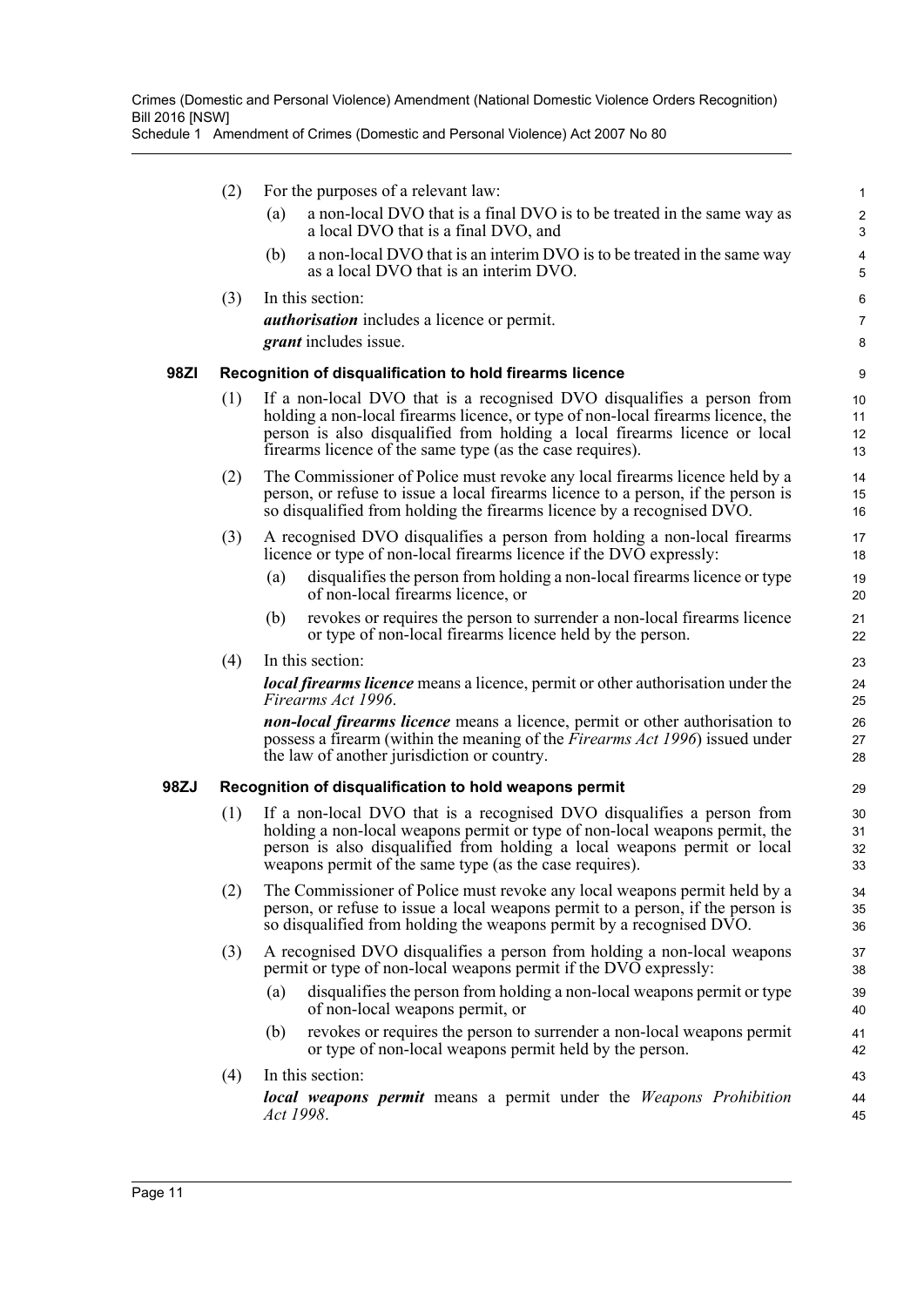*non-local weapons permit* means a licence, permit or other authorisation to possess a prohibited weapon (within the meaning of the *Weapons Prohibition Act 1998*) issued under the law of another jurisdiction or country.

13

 $14$ 15 16

#### **98ZK Orders for costs**

- (1) A non-local DVO, to the extent that it requires the payment of money, cannot be enforced in New South Wales.
- (2) The recognition of a DVO made in another jurisdiction does not confer power on a court or tribunal of New South Wales to award costs in respect of any proceedings relating to the DVO that occurred in another jurisdiction.
- (3) This section does not prevent a court or tribunal awarding costs in respect of any proceedings in New South Wales relating to the variation or revocation of a recognised DVO.

### **Division 3 Variation and revocation of recognised non-local DVOs**

#### **98ZL Definition**

In this Division:

*court* means a court of New South Wales that has power to make local DVOs.

#### **98ZM Power of court to vary or revoke recognised non-local DVOs**

- (1) A court may vary or revoke a recognised DVO that is a non-local DVO in accordance with this Division as if the DVO were a local DVO.
- (2) A court cannot vary or revoke a non-local DVO if it is a kind of DVO that cannot be varied or revoked by a court in the jurisdiction in which the DVO was made.
- (3) A variation to or revocation of a recognised DVO that is done under this Division is not limited in its operation to New South Wales.
- (4) This Division does not apply to the variation or revocation of a foreign order that is registered as a registered foreign order in New South Wales. **Note.** Locally registered foreign orders (which in Part 13 are referred to as registered external protection orders) can be varied or revoked under section 98.
- (5) To avoid doubt, if a court varies a recognised DVO that was made in another jurisdiction, the other jurisdiction continues to be treated, for the purpose of this Part, as the jurisdiction in which the DVO was made.

#### **98ZN Application for variation or revocation of recognised non-local DVO**

- (1) An application for the variation or revocation of a recognised DVO that is a non-local DVO may be made to a court as if it were an application for variation or revocation of a local DVO by any person who would be able to make the application if the DVO were a local DVO.
- (2) An application:
	- (a) is to be made to a court that would have power to hear the application if the DVO were a local DVO, and
	- (b) is to be made in accordance with any requirements that would apply if the DVO were a local DVO, and
	- (c) may be dealt with (subject to this Division) as if the DVO were a local DVO.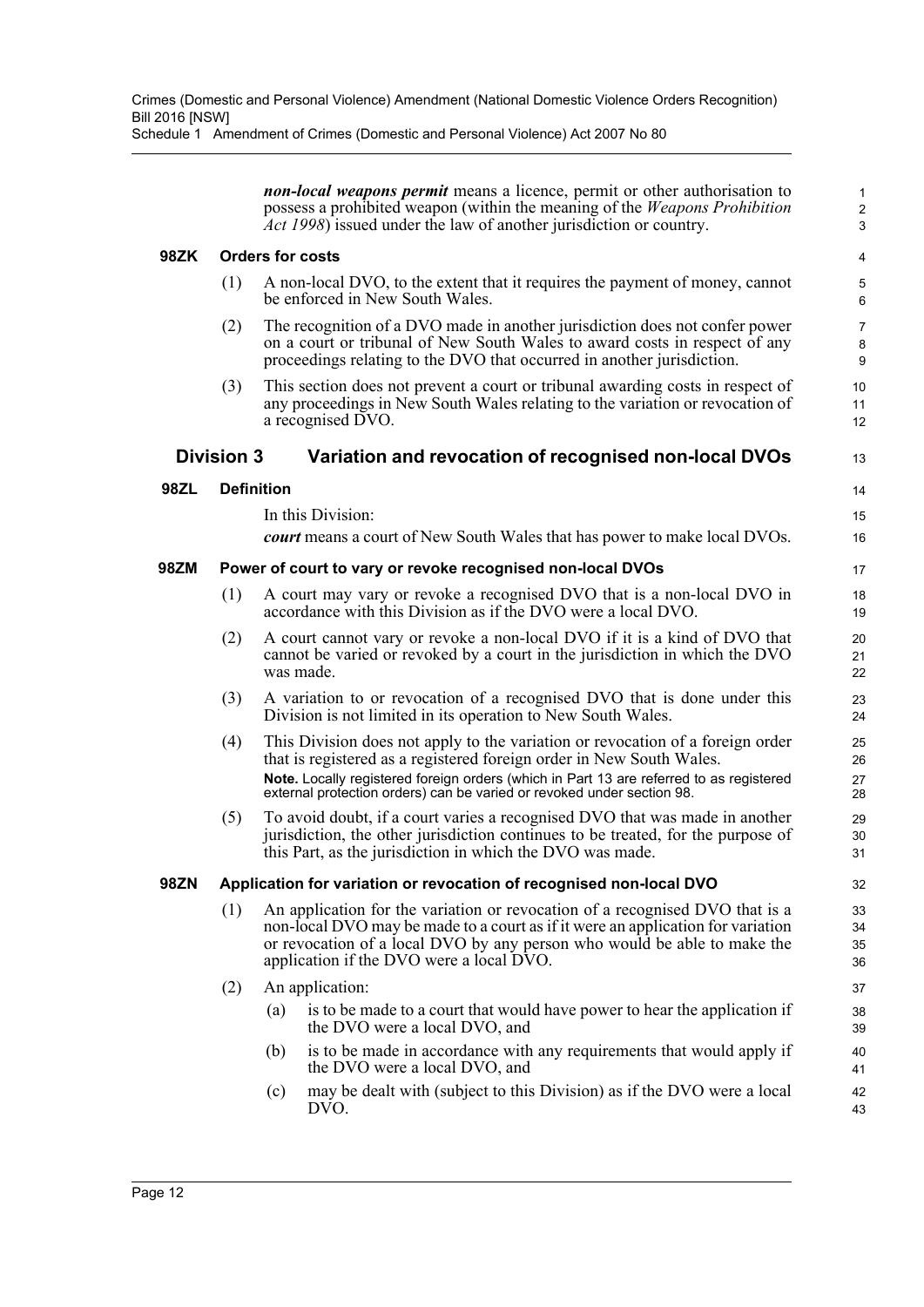Schedule 1 Amendment of Crimes (Domestic and Personal Violence) Act 2007 No 80

#### **98ZO Decision about hearing of application**

- (1) A court that deals with an application for variation or revocation of a non-local DVO may decide to hear the application or decline to hear the application.
- (2) In making that decision, the court may consider the following matters (to the extent relevant):
	- (a) the jurisdiction in which the defendant and the protected person or persons under the DVO generally reside or are employed,

- (b) any difficulty the respondent to the proceedings may have in attending the proceedings,
- (c) whether there is sufficient information available to the court in relation to the DVO and the basis on which it was made,
- (d) whether any proceedings are being taken in respect of an alleged contravention of the DVO and the jurisdiction in which those proceedings are being taken,
- (e) the practicality of the applicant (if not the defendant under the DVO) applying for and obtaining a local DVO against the defendant with similar prohibitions or restrictions,
- (f) the impact of the application on children who are protected persons under the DVO,
- (g) any other matters the court considers relevant.
- (3) Without limiting the court's power to decline to hear an application, the court may decline to hear the application if the court is satisfied that there has been no material change in the circumstances on which the making of the order was based and that the application is in the nature of an appeal against the order.
- (4) For the purpose of exercising its functions under this Division, a court may have regard to any information that the court considers relevant about the making or variation of a DVO that is provided by an issuing authority of any other jurisdiction.

**Note.** Division 4 enables the court to obtain information about DVOs from other jurisdictions.

- (5) A court must refuse to hear an application for variation or revocation made by the defendant during any period in which, under the law of the issuing jurisdiction for the DVO, the defendant is not entitled to apply for the variation or revocation of the DVO in the issuing jurisdiction.
- (6) In this section, the *respondent* to an application for variation or revocation of a DVO means:
	- (a) in the case of an application made by the defendant under the recognised DVO, the protected person or persons under the recognised DVO, and
	- (b) in any other case, the defendant under the recognised DVO.

#### **Division 4 Exchange of information**

**Note.** Section 25 of the *Privacy and Personal Information Protection Act 1998* provides that a public sector agency is not required to comply with a number of information protection principles (including those that restrict the use and disclosure of personal information) where non-compliance is permitted under an Act. The exchange of information in accordance with this Division is therefore not limited by those information protection principles.

#### **98ZP Issuing authorities may obtain DVO information**

An issuing authority of New South Wales may obtain information about a DVO from an issuing authority of another jurisdiction, or from a local or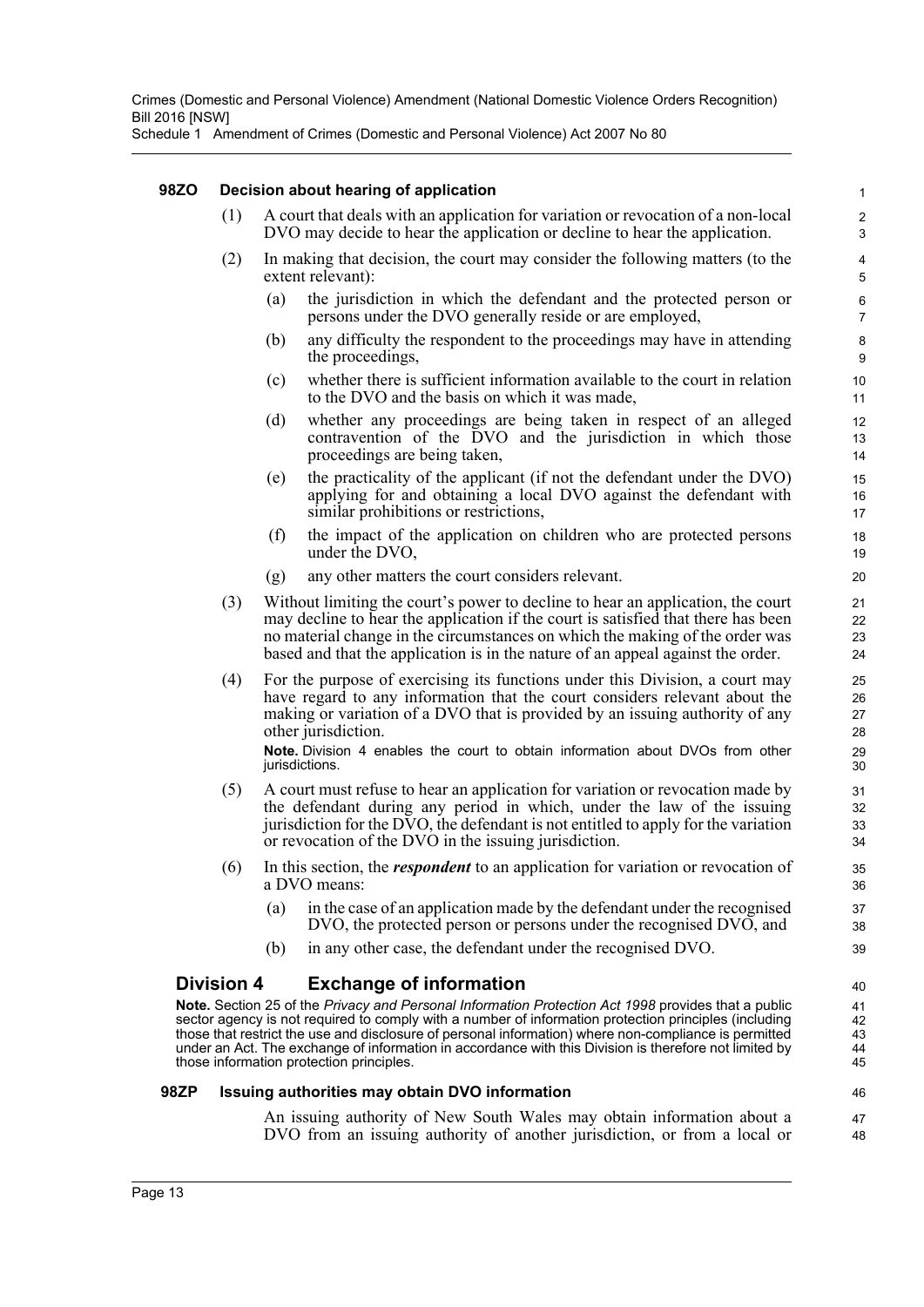interstate law enforcement agency, and use that information for the purpose of exercising its functions under this Part.

1 2

44

#### **98ZQ Issuing authorities must provide DVO information**

- (1) An issuing authority of New South Wales that makes, varies or revokes a DVO must provide to a court of any other participating jurisdiction any information about the DVO that the court reasonably requests for the purpose of exercising its functions under a corresponding law.
- (2) An issuing authority of New South Wales that makes, varies or revokes a DVO must provide to a local or interstate law enforcement agency any information about the DVO that the law enforcement agency reasonably requests for the purpose of exercising its law enforcement functions.

#### **98ZR Law enforcement agencies may obtain DVO information**

A local law enforcement agency may obtain information about a DVO from an issuing authority of New South Wales or another jurisdiction, or from an interstate law enforcement agency, and use that information for the purpose of exercising its law enforcement functions.

#### **98ZS Information to be provided to law enforcement agencies**

A local law enforcement agency must provide to an interstate law enforcement agency any information it holds about a DVO that the interstate law enforcement agency reasonably requests for the purpose of exercising its law enforcement functions.

#### **Division 5 Miscellaneous**

#### **98ZT Certificate evidence—notification**

- (1) An authorised officer of New South Wales may issue a certificate in writing certifying any of the following matters:
	- (a) that the making of a local DVO has been properly notified under the law of New South Wales,
	- (b) that a variation to a DVO that was done in New South Wales has been properly notified under the law of New South Wales.
- (2) The certificate is admissible in evidence in any proceedings and is evidence of the matters certified.
- (3) A certificate in writing purporting to be signed by an authorised officer of another jurisdiction and certifying any of the following matters is admissible in evidence in any proceedings and is evidence of the matters certified:
	- (a) that the making of a DVO in that jurisdiction has been properly notified under the law of that jurisdiction,
	- (b) that a variation to a DVO that was done in that jurisdiction has been properly notified under the law of that jurisdiction.
- (4) In any document, the words "authorised officer" after a signature are evidence that the person whose signature it purports to be is in fact an authorised officer.
- (5) In this section: *authorised officer* of another jurisdiction means a person (whether or not designated as an authorised officer) who is authorised under the law of another jurisdiction to issue a certificate certifying that the making or variation of a DVO has been properly notified under the law of that jurisdiction. 41 42 43 45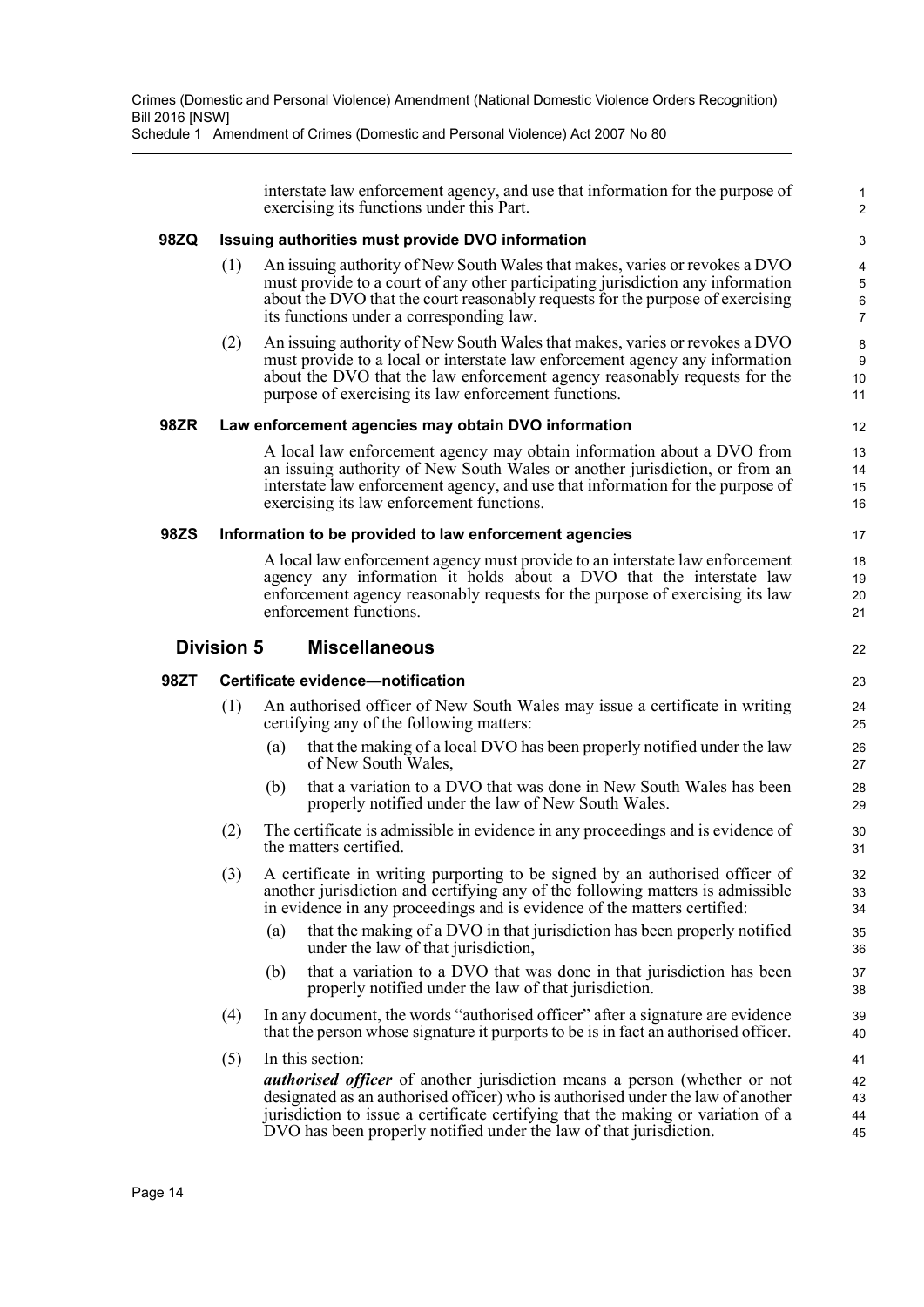*authorised officer* of New South Wales means:

- (a) a registrar of a court of New South Wales, or
- (b) a police officer in the NSW Police Force of or above the rank of sergeant.

12

13  $14$ 15

27

**Note.** The meaning of authorised officer in this section is different from the meaning of that term in the rest of this Act or from the meaning that the term has in the *Law Enforcement (Powers and Responsibilities) Act 2002*.

#### **Division 6 Provisions consequent on enactment of Crimes (Domestic and Personal Violence) Amendment (National Domestic Violence Orders Recognition) Act 2016**

#### **Subdivision 1 Preliminary**

#### **98ZU Definition**

In this Division, the *commencement date* means the date on which this Part commences.

#### **98ZV Enforcement of DVOs under other provisions**

- (1) This Part does not affect the enforceability in New South Wales, otherwise than under this Part, of any local DVO made before the commencement date, subject to subsection (3).
- (2) This Part does not affect the enforceability in New South Wales, otherwise than under this Part, of any interstate DVO or foreign order registered in New South Wales, before the commencement date, under Part 13, subject to subsection (3).
- (3) However, a DVO made in New South Wales before the commencement date can be superseded under section 98ZB, on or after the commencement date, by a recognised DVO that is made later.

#### **Subdivision 2 DVOs to which scheme applies**

#### **98ZW DVOs made in New South Wales**

Division 2 applies to any local DVO or foreign order that is made in New South Wales on or after the commencement date.

#### **98ZX DVOs made in other jurisdictions**

- (1) Division 2 applies to any DVOs made in another participating jurisdiction that are recognised DVOs in that jurisdiction under the corresponding law for that jurisdiction.
- (2) To avoid doubt, section 98Y extends to the following DVOs:
	- (a) any interstate DVO that was made in another participating jurisdiction before the commencement date that is a recognised DVO in that jurisdiction,
	- (b) any foreign order that became a registered foreign order in another participating jurisdiction before the commencement date that is a recognised DVO in that jurisdiction.
- (3) Sections 98Z and 98ZA extend to any variation or revocation of a DVO referred to in subsection (2), that was done in a participating jurisdiction before the commencement date, as if the DVO were a recognised DVO.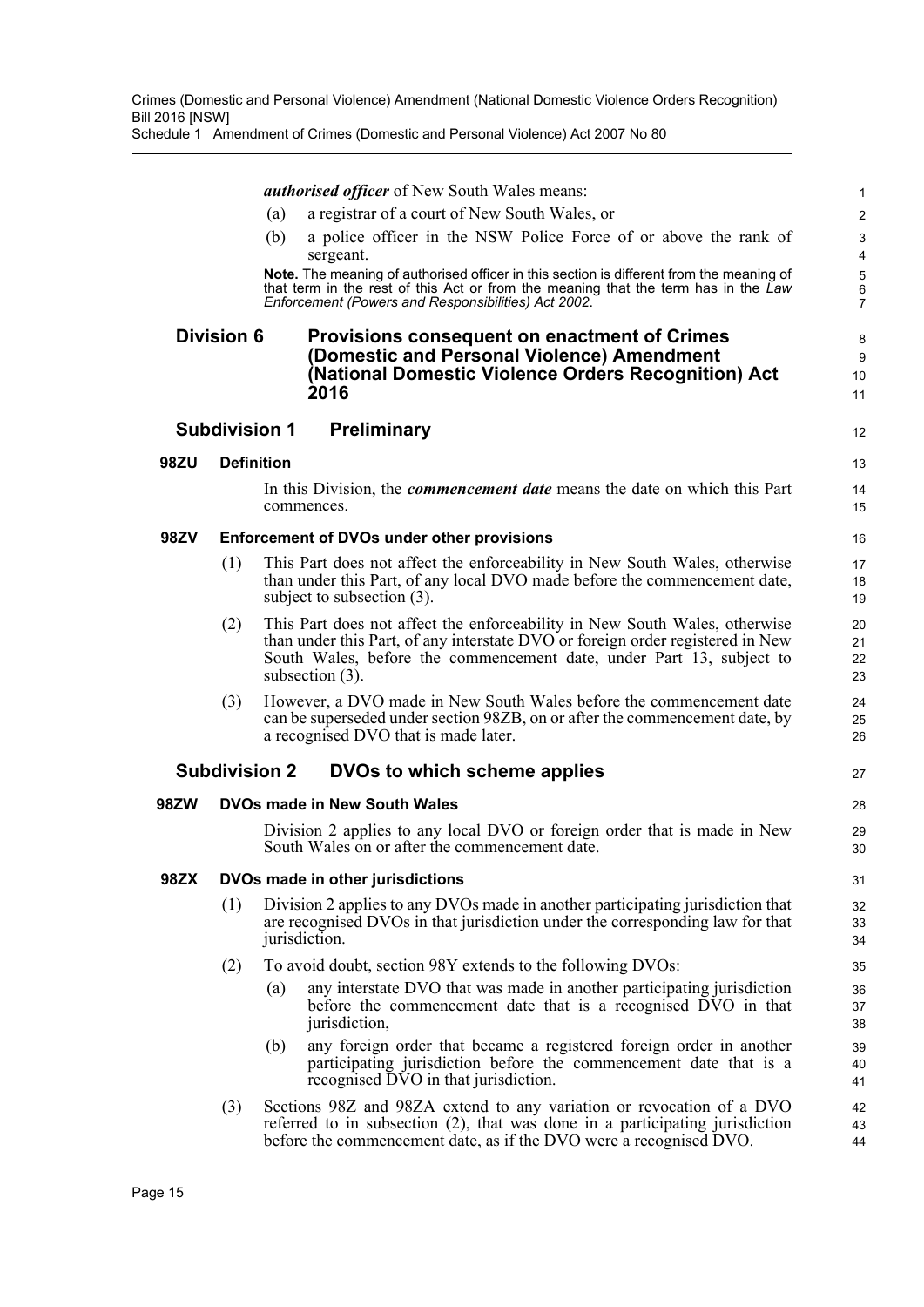(4) However, a non-local DVO, and any variation to a non-local DVO, does not become enforceable against the defendant in New South Wales, under this Part, until the commencement date (even if the making of the DVO, or variation, was properly notified before that date).

5

27

### **Subdivision 3 Extension of scheme to older DVOs**

#### **98ZY DVOs declared to be recognised DVOs**

- (1) Each of the following DVOs is also taken to be a *recognised DVO*:
	- (a) any DVO that is declared by a registrar of a court of New South Wales to be a recognised DVO in New South Wales under Subdivision 4,
	- (b) any DVO that is declared by a registrar of a court of another participating jurisdiction to be a recognised DVO in that jurisdiction under a corresponding law.
- (2) A recognised DVO referred to in subsection (1) becomes enforceable against the defendant in New South Wales, under this Part, when the declaration is made (despite section 98ZC).

#### **98ZZ DVOs declared to be recognised in other jurisdictions before commencement date**

- (1) To avoid doubt, section 98ZY extends to a DVO declared by a registrar of a court of another participating jurisdiction to be a recognised DVO before the commencement date.
- (2) Sections 98Z and 98ZA extend to any variation or revocation of a DVO referred to in subsection (1), that was done in a participating jurisdiction before the commencement date, as if the DVO were a recognised DVO.
- (3) However, the DVO, and any variation to the DVO, does not become enforceable against the defendant in New South Wales, under this Part, until the commencement date.

#### **Subdivision 4 Power to declare DVO to be recognised**

#### **98ZZA Definition**

In this Subdivision:

*registrar* means a registrar of a court of New South Wales that has power to make a local DVO.

#### **98ZZB Power to declare DVO to be recognised**

- (1) A registrar may, by order, declare any DVO made in any jurisdiction to be a recognised DVO in New South Wales.
- (2) A declaration may be made in relation to any DVO made in any jurisdiction that is in force in the issuing jurisdiction and is not a recognised DVO in New South Wales.
- (3) The jurisdiction in which the DVO was made does not have to be a participating jurisdiction.
- (4) A registrar must make a declaration under this section if an application for the declaration is made in accordance with this Subdivision, unless the registrar decides to refuse to make the declaration in the interests of justice.
- (5) Without limiting subsection (4), the registrar may refuse to make the declaration if the registrar is not satisfied that the defendant has been properly 43 44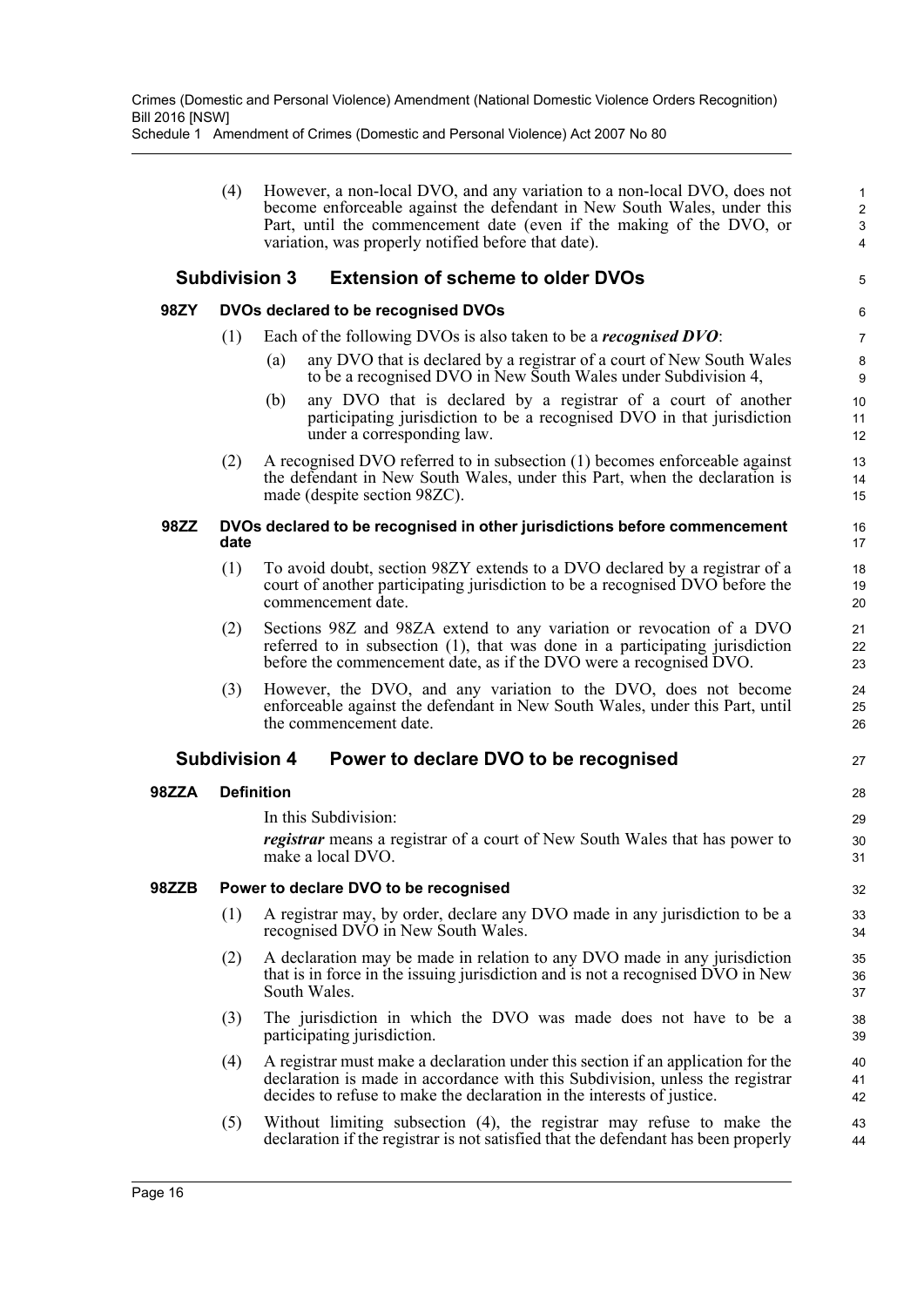notified of the making of the DVO under the law of the jurisdiction in which the DVO was made.

24 25 26

27

**Note.** Under section 98ZY, the DVO becomes enforceable against the defendant when the declaration is made. Subsection (7) of this section specifies that notice of the declaration is not to be served on the defendant unless the person making the application consents to service.

- (6) However, a registrar cannot declare a general violence order to be a recognised DVO in New South Wales.
- (7) Notice of a declaration is not to be served on the defendant unless the person who makes the application consents to service.

**Note.** Under section 98X, a foreign order is taken to be made in any jurisdiction in which it is registered as a registered foreign order. Accordingly, this section extends to registered foreign orders.

#### **98ZZC Application for order**

- (1) An application for a declaration that a DVO is a recognised DVO in New South Wales may be made by any person who would be able to make an application for variation of the DVO if the DVO were a recognised DVO.
- (2) The application must:
	- (a) be made in a form approved by the registrar, and

(b) be accompanied by any information or evidence the registrar requires. **Note.** It is only necessary to make an application in one participating jurisdiction. Under section 98ZY, once a declaration is made in any participating jurisdiction the DVO will be treated as a recognised DVO in all participating jurisdictions.

#### **98ZZD Functions of registrar may be exercised by court**

A court with power to make a local DVO may exercise any of the functions of a registrar of the court under this Subdivision.

#### **Subdivision 5 Existing registered external DVOs**

#### **98ZZE Registered interstate DVOs**

- (1) The registration under Part 13 of any order made by a court of another State or Territory that was registered under that Part as an external protection order before the commencement date is not affected by the commencement of this Part and this Act continues to apply in respect of the order as if this Part had not commenced.
- (2) The order is not a local DVO for the purposes of this Part (despite section 97 (1) (a)).